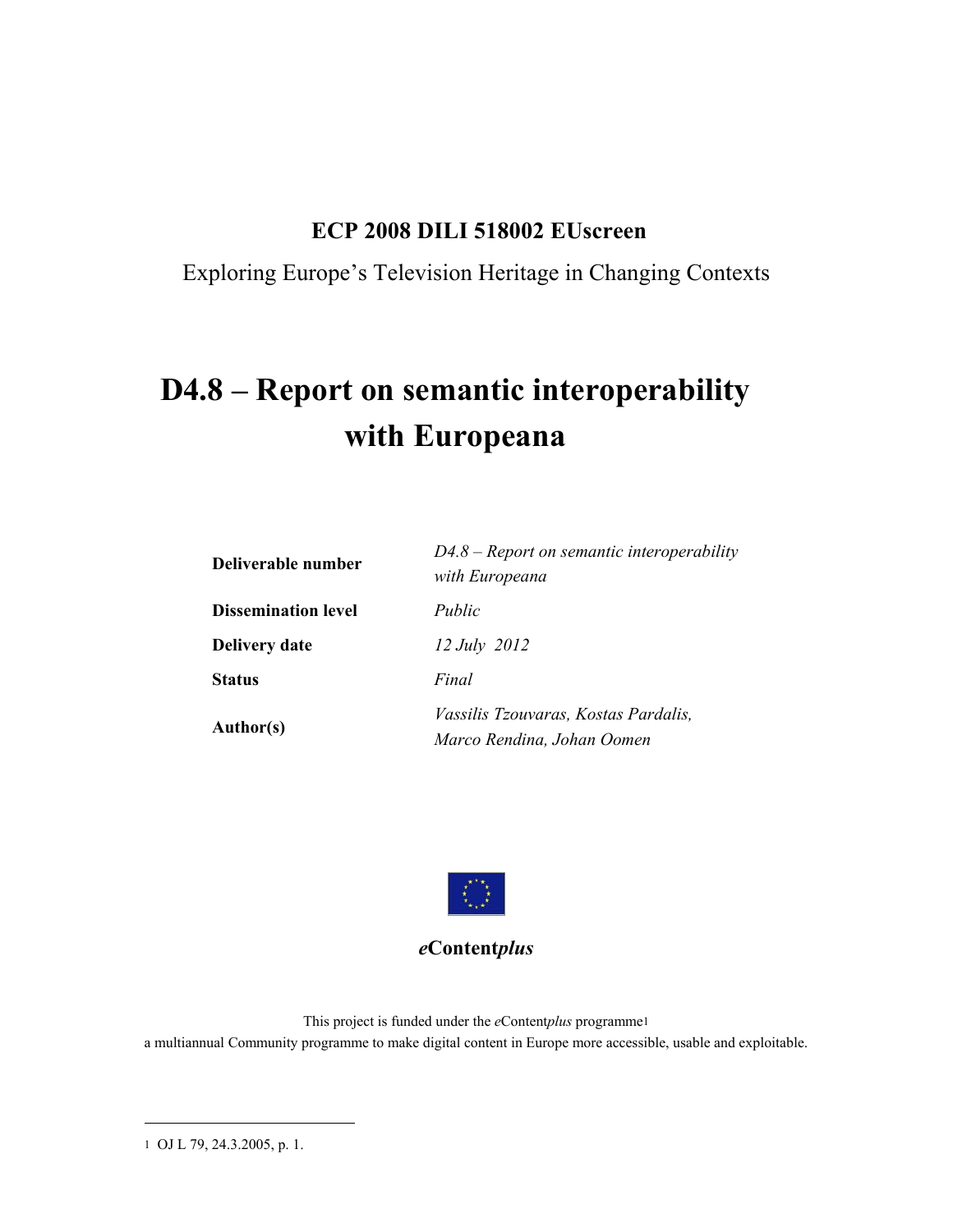

# **Document Information**

| Deliverable number:         | D4.8                                               |
|-----------------------------|----------------------------------------------------|
| Deliverable title:          | Report on semantic interoperability with Europeana |
| Actual date of deliverable: | M30                                                |
| Workpackage:                | 4                                                  |
| Workpackage title:          | Semantic Access & Integration                      |
| Workpackage leader:         | <b>NTUA</b>                                        |
| Keywords:                   | Interoperability, Europeana, OAI-PMH               |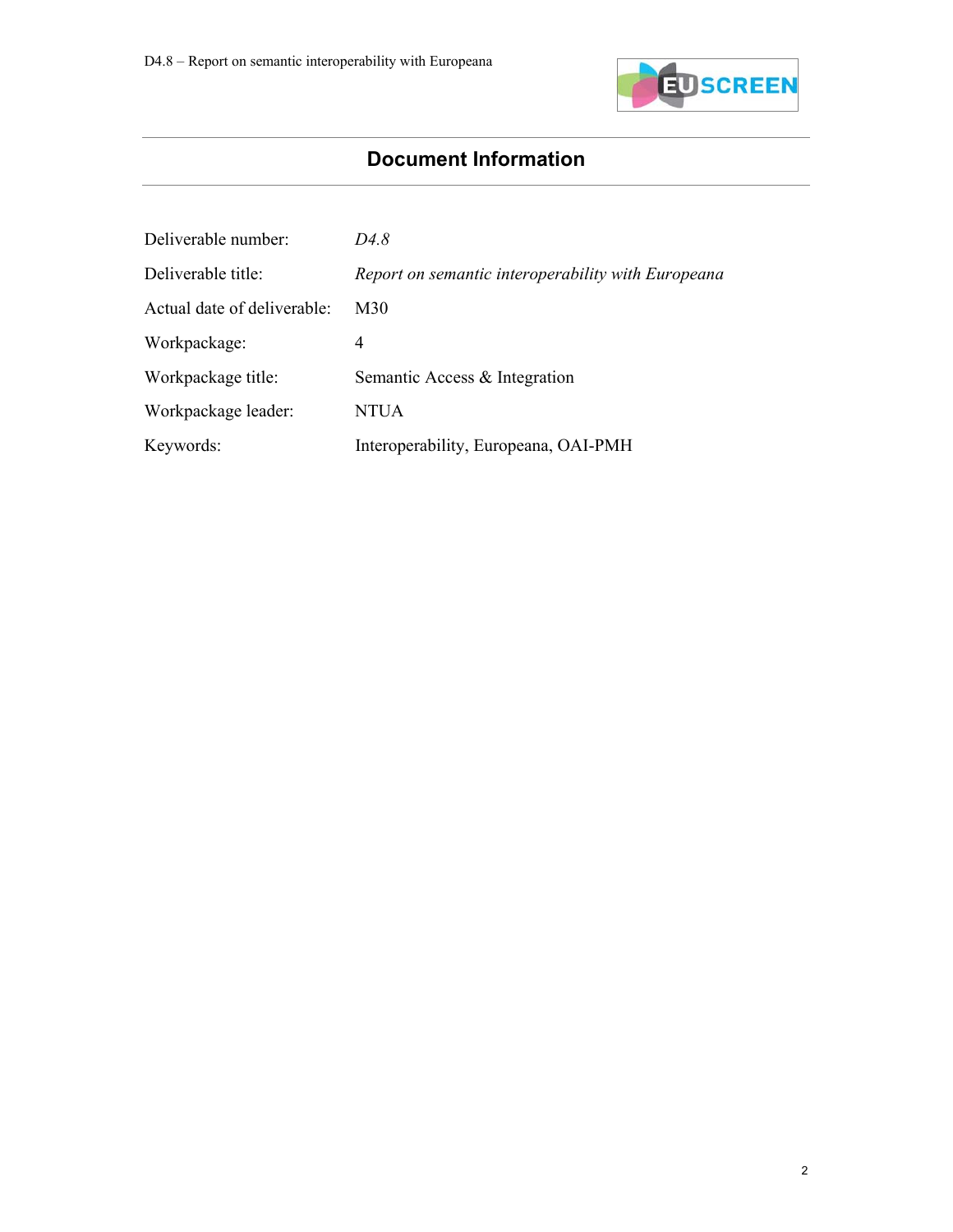

## **Table of Contents**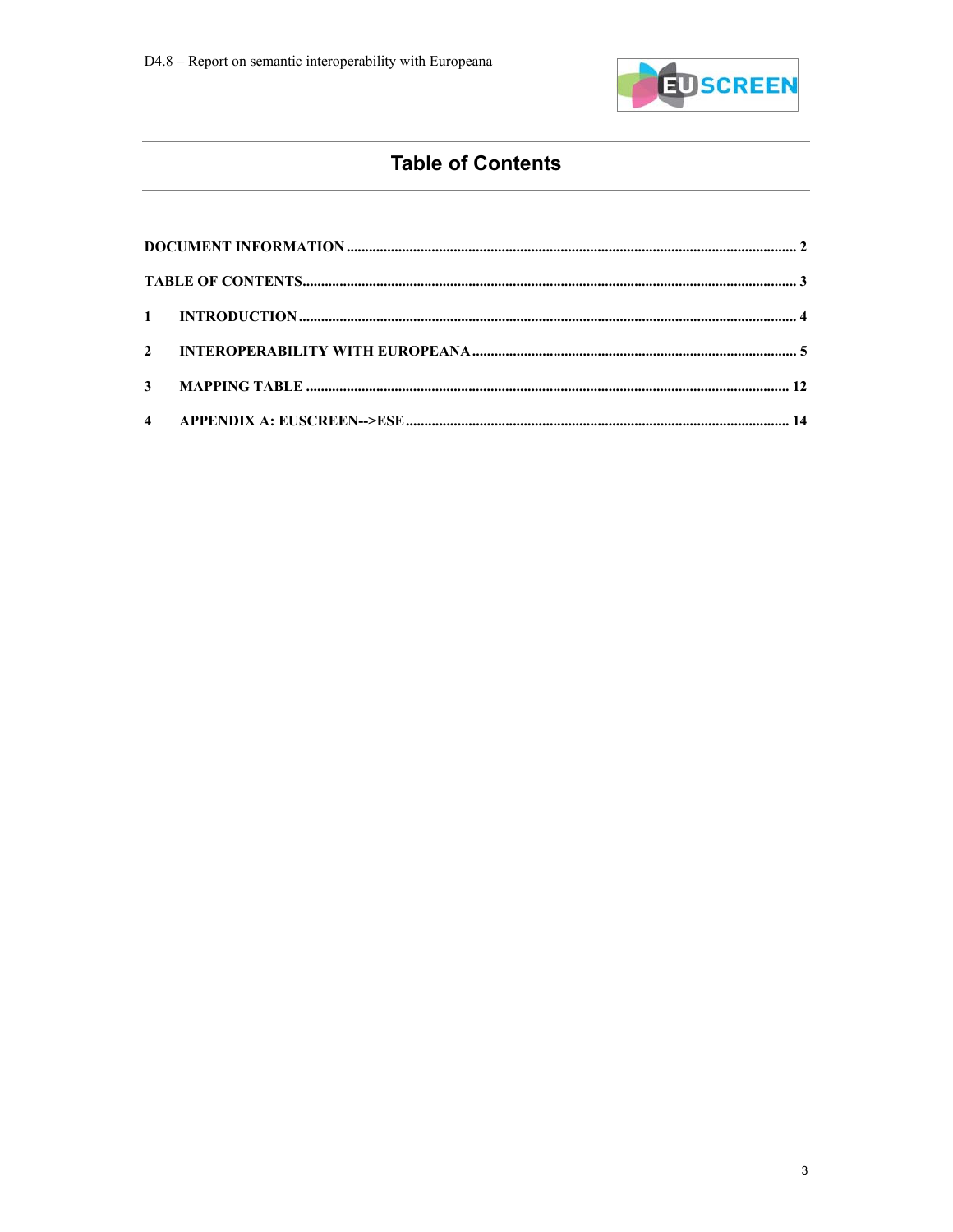

#### **1 Introduction**

Present document constitutes the report for the Interoperability with Europeana. The Open Archives Initiative Protocol for Metadata Harvesting (OAI-PMH) is the chosen technology for exporting metadata items to Europeana.

OAI-PMH is a low-barrier and widely used mechanism for repository interoperability. Data providers are repositories that expose structured metadata via OAI-PMH. Service providers then make OAI-PMH service requests to harvest that metadata. OAI-PMH is a set of six verbs or services that are invoked within HTTP. In the context of the EUscreen project, OAI-PMH provides a mechanism for interoperability between the Ingestion Tool and various other modules or platforms. E.g. using the OAI-PMH terminology, the Ingestion Tool constitutes the data provider while Europeana is able to request and retrieve metadata records via the OAI-PMH verbs or services.

Section 2 illustrates the technical procedure to set up the exporting module. Section 3 presents the mapping between EUscreen elements and the Europeana Semantic Elements. Finally, in Appendix A, the xslt code is included.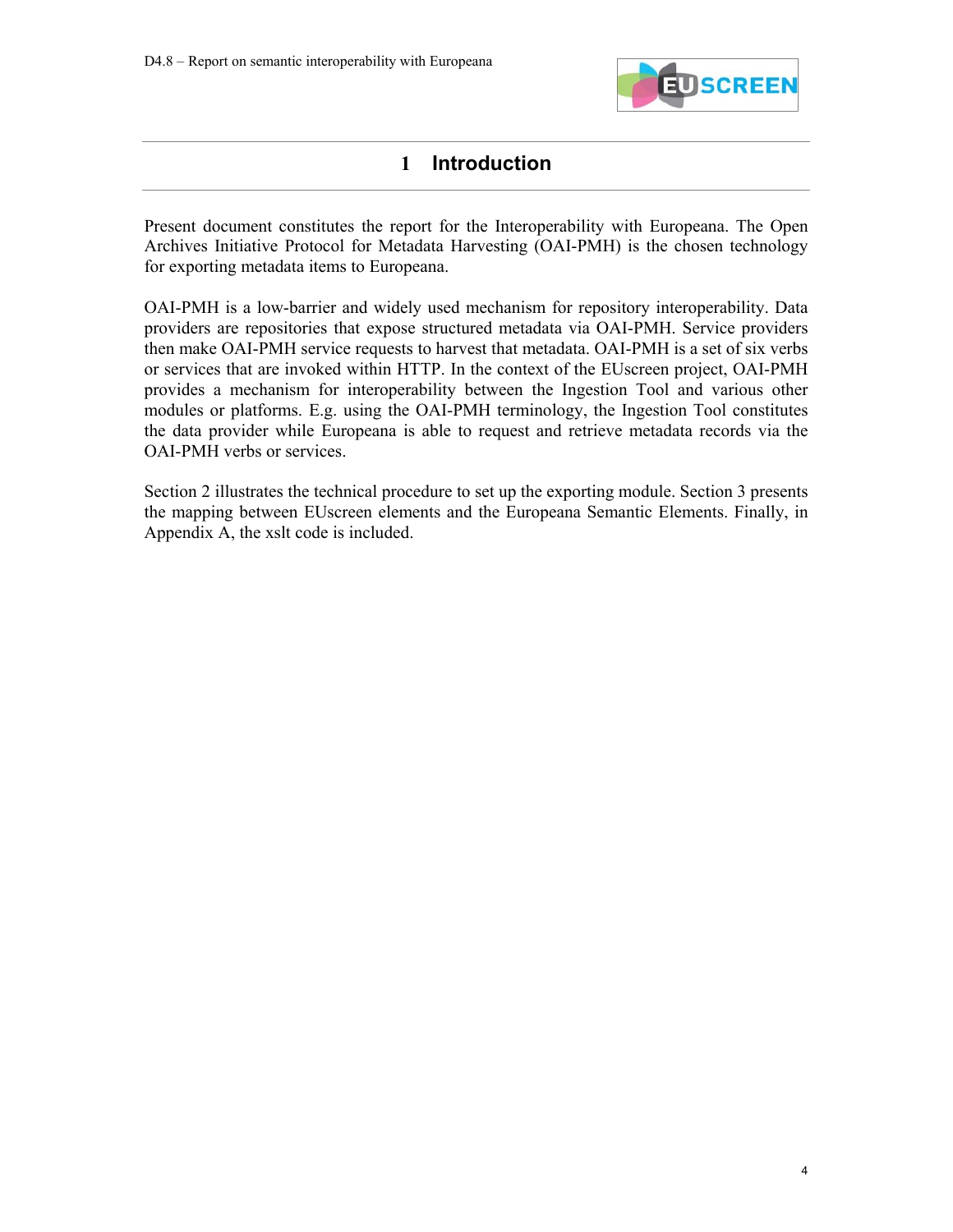

#### **2 Interoperability with Europeana**

The Ingestion Tool (constructed within the project, see D4.4 Report on EUscreen web services) is capable for managing heterogeneous collections of metadata records while exposing services for mapping and transforming from one metadata schema to another.

In order to extend the functionalities of the Ingestion Tool with the OAI-PMH protocol and thus to expose Metadata through an interoperable mechanism, NTUA has implemented the defined OAI-PMH verbs on top of the underlying and domain-specific data layer. An issue that arises for the case of the Ingestion Tool is that while being able to manage collections of metadata records, the OAI-PMH verbs operate on an item level, something that makes the implementation of the appropriate verbs, directly on top of the Ingestion Tool data layer a difficult task. For this reason and also because it is desired to also include a set of other functionalities that are not directly associated with both the Ingestion Tool and the OAI-PMH protocol, it was decided to follow a technical approach in which an exporting mechanism exist between the Ingestion Tool platform and another data repository more suitable for the needs of an OAI-PMH data repository.

The mechanism for delivering the EUscreen records to Europeana, consists of a data processing layer which is responsible for iterating the records that are stored inside the EUscreen portal index, transform and manipulate them, together with a data layer which is exposed to Europeana by using an implementation of the OAI-PMH protocol. The overall architecture is depicted in Figure 1.



Figure 1: Data Delivery Architecture

MINT PI is part of the Mint interoperability services suite and serves mainly as a scalable mechanism for structured data processing. It is built using RabbitMQ in its core and utilizes a number of message queue patterns as they were described earlier.

The approach of using message queues instead of a mechanism like Hadoop, was decided based on the requirement to scale on both large and small datasets without reducing the efficiency of the overall system. The overall architecture of MINT PI is depicted in Figure 2.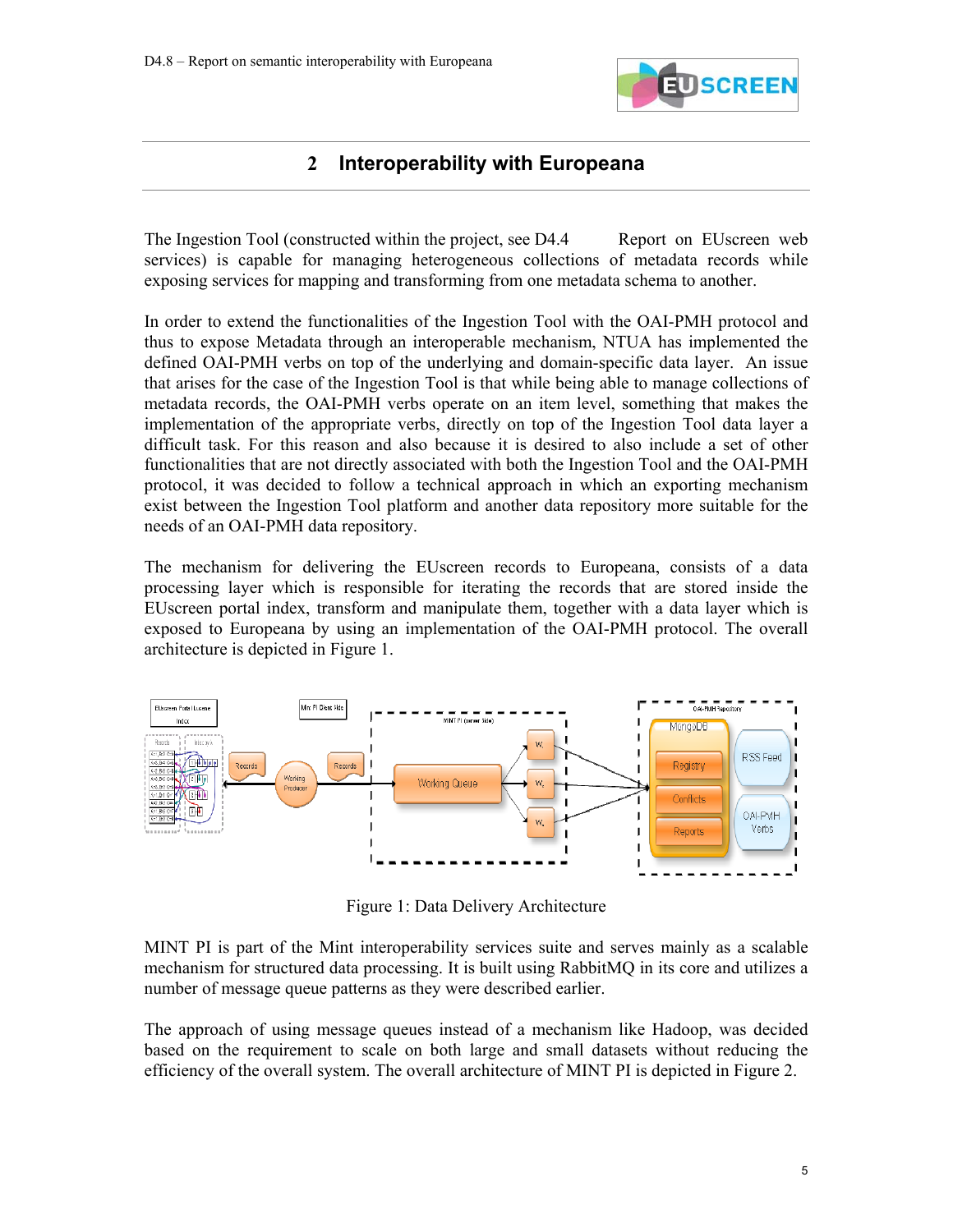



Figure 2: The Mint Processing Interface (PI Architecture)

MINT PI (Processing Interface) is using two distinct queue patterns, an RPC Queue pattern which is used for cases where the client desires to block while the processing is executed and also awaits for a response in a pre-defined format and a Working Queue pattern which is used for non blocking processing where the client submits the data for processing and does not wait for a response. The first case is mainly used for the implementation of specific commands, e.g. for implementing the cleaning or deletion of a repository, while the second case is used for bulk processing of raw data, e.g. data transformation and enrichment of records.

Scalability is achieved by the parallel processing of many workers for the case of the working Queue and the existence of number of RPC Consumers that are running concurrently for the case of the RPC Queue. In both cases the workers and the RPC consumers might be running on different nodes of the cluster that is materialized while more workers and consumers can be added to the system at any time and thus increasing the processing power of the system. At the same time, the RabbitMQ broker is also scalable, new nodes can be added to the broker and thus increasing the message per second ratio that can be handled by the system. In this way an overall scalable architecture for message delivery is defined which can be extended with minimal administrative effort.

MINT Processing Interface is not limited in a certain type of processing or data schema that is delivered using the messages. This is achieved by utilizing a software design pattern named the Strategy or Policy Pattern, using this pattern it is possible to select different algorithms for execution on runtime.

The UML diagram that represents the Strategy or Policy pattern is depicted in Figure 3. Another benefit from using this design pattern is the abstraction that is introduced between the messaging layer of the system and the implementation of various algorithms for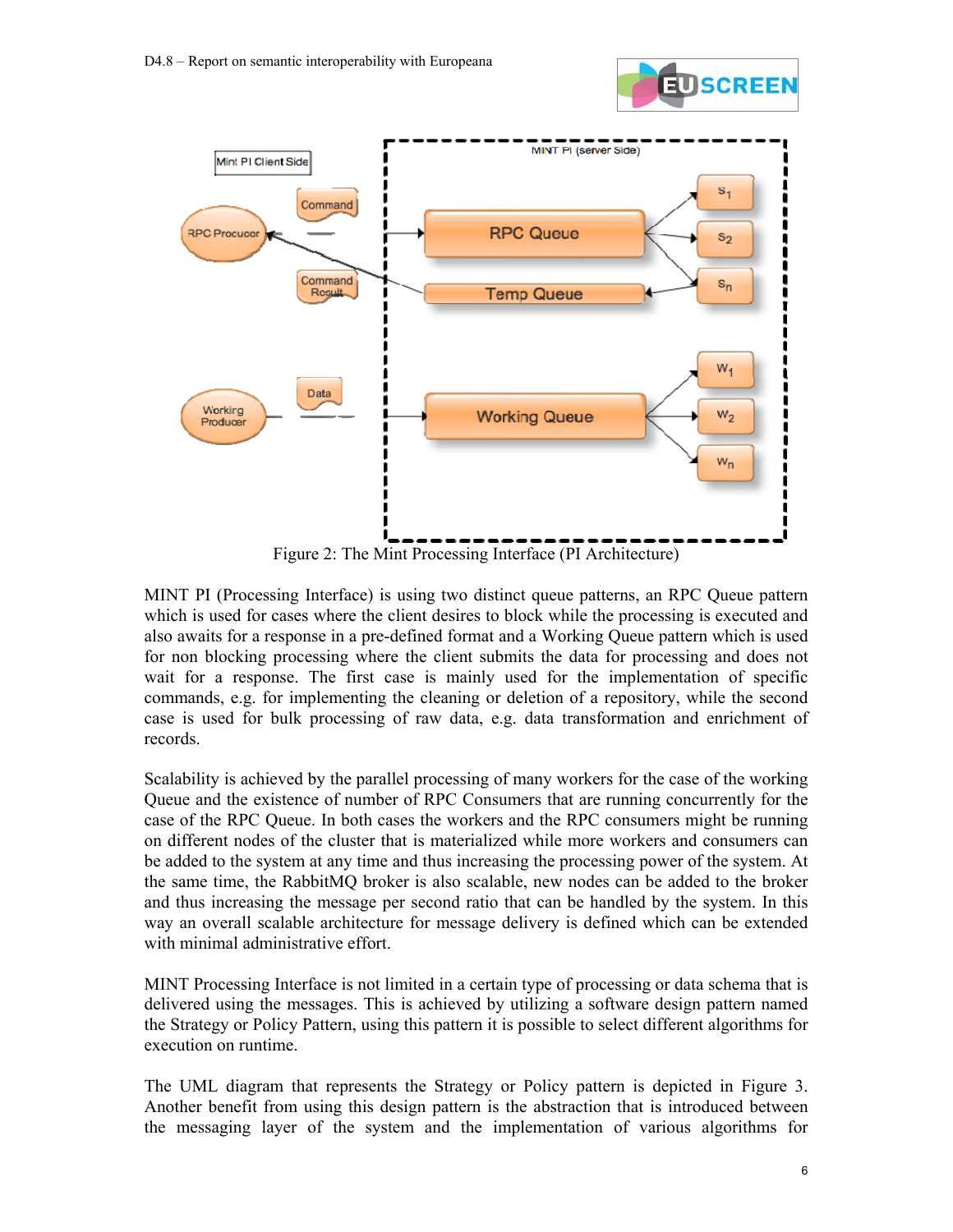

processing. A developer does not have to know about the intrinsic details of the messaging system in order to implement another algorithm for data processing by Mint PI.



Figure 3: The Strategy or Policy Design Pattern (UML)

By following the architectural principles of Mint PI, a number of strategies have been implemented in order to support the delivery of EUscreen metadata records to Europeana. More specifically, the following strategies have been developed in order to support the functionalities defined by the Semantic Search Pilot of the Indicate Project:

- 1. A strategy for applying the EUscreen Schema to ESE V3.4 Schema XSLT to the metadata records.
- 2. A Strategy for enriching the records with multilingual subjects using the EUscreen thesauri.
- 3. A strategy for checking the various URLs that are included inside the metadata records for their validity.
- 4. Finally, a strategy that stores the records in the appropriate format inside the OAI-PMH repository that is used as an interoperability API between EUscreen and Europeana.

Initially, the producer is iterating the EUscreen metadata records directly from the Lucene index that is used by the EUscreen portal. In this way it is possible to filter the records based on the data provider and their status, e.g. if they are visible or not. These records are encapsulated inside a message in JSON serialization including the appropriate XSLT to be applied and various instructions for the complete set of strategies that will be applied on each one.

Each worker thread fetches one message from the queue and applies in a predefined sequence the implemented strategies. The first step is to apply the XSLT and generate the ESEV3.4 record, the next step is to enrich the records with multilingual thesauri terms for the case of the dc:subjects elements using the EUscreen Thesauri. When the transformation and enrichment is done, the final steps are to check the resulting records regarding the accessibility of the digital resources, e.g. thumbnails, and finally to store the records inside the OAI-PMH repository and thus making them accessible for harvesting by Europeana.

A core characteristic of the Ingestion Tool is that of being agnostic in regard to the Schema of an imported dataset, a characteristic that is also inherited to the EUscreen OAI-PMH platform. For this to be achieved the data layer of the platform has to be able to handle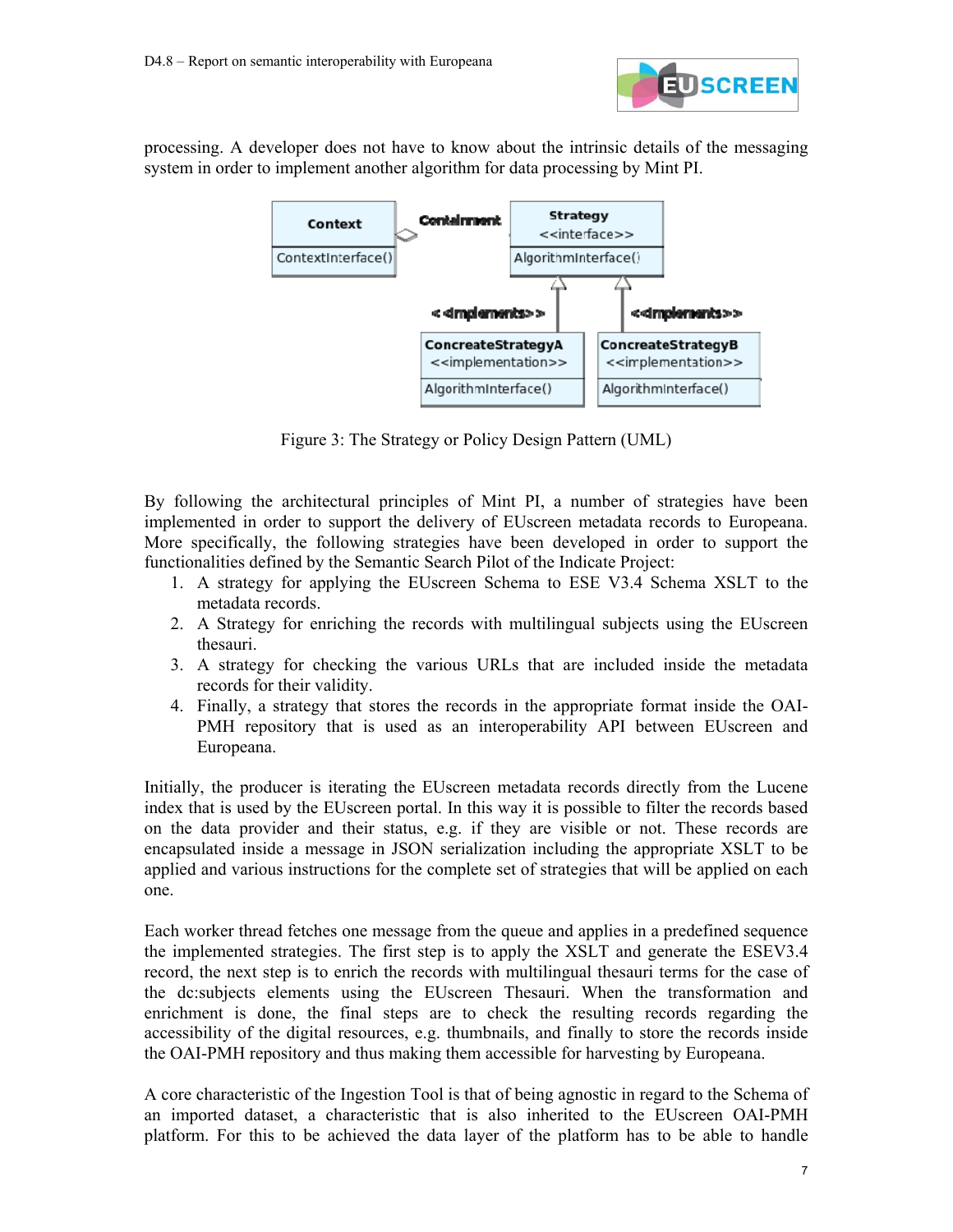

heterogeneous metadata Schemata. Based on this assumption, it was decided to implement the underlying data layer using a NoSQL solution that does not enforce any particular schema and thus it will be able to adapt to metadata records that conform to different Schemata.

The NoSQL solution that was used for the EUscreen OAI-PMH Platform is the MongoDB document database. MongoDB is designed around the concept of documents that are internally implemented as JSON document and internally stored using the BSON format which stands for a binary serialization of the JSON format. It allows the existence of JSON documents in the same database or even collection having different fields and thus it does not enforce any specific data model schema. Finally it provides a rich set of native implementations of drivers for communicating with the database while the JSON format provides added value in the development of web application because the stored data do not have to be transformed to a different format in order to be consumed by the applications.

The EUscreen OAI-PMH Platform Data Layer is designed around three distinct collections that exist inside a MongoDB data base, collections can be perceived as tables of typical SQL databases, although it is not required that each document conforms to a specific datamodel and set of fields. These collections are the following:

- 1. Registry: in this collection the actual metadata records are stored and accessed by the implemented OAI-PMH verbs.
- 2. Conflicts: every time a new dataset is imported in the OAI-PMH repository, it is checked for the existence of duplicate records, if any exist, they are reported and stored in a different collection while they are also associated with a specific Report document.
- 3. Reports: every time an operation occurs on the OAI-PMH Repository, a report is created which includes any useful information regarding the operation. For example, in the case of import if any conflict is identified between the items it is reported for further reference.

The Registry collection constitutes the core collection of documents for the OAI-PMH repository. It contains all the records that it is desired to be exposed via the OAI-PMH repositories. Each record is stored inside a JSON document which also contains various other information that might be useful to the platform. More specifically, the record document contains information regarding the organization to which the item belongs to, a unique hash key that is generated by calculating the SHA1 hash of the string representation of the item, a datestamp which represents the date and time the record was inserted and finally a namespace "prefix" value which is required by the OAI-PMH specification. An example of a Registry Document instance is depicted in Figure 4.

| Name                            | Value                                        | <b>Type</b>   |
|---------------------------------|----------------------------------------------|---------------|
| $\overline{\mathbf{v}}$ id      | 4d8653887180685a0b05d010                     | ObjectId      |
| <b>SetSpec</b>                  | Bibliotheksservice-Zentrum_Baden-Wurttemberg | <b>String</b> |
| _id                             | 4d8653887180685a0b05d010                     | ObjectId      |
| $\blacktriangleright$ datestamp |                                              | Object        |
| id                              | bd69a35674d5e923823956548ad0a1116f7b1114     | <b>String</b> |
| prefix                          | ese                                          | <b>String</b> |
| value                           |                                              | <b>String</b> |

Figure 4: the structure of the Registry Document.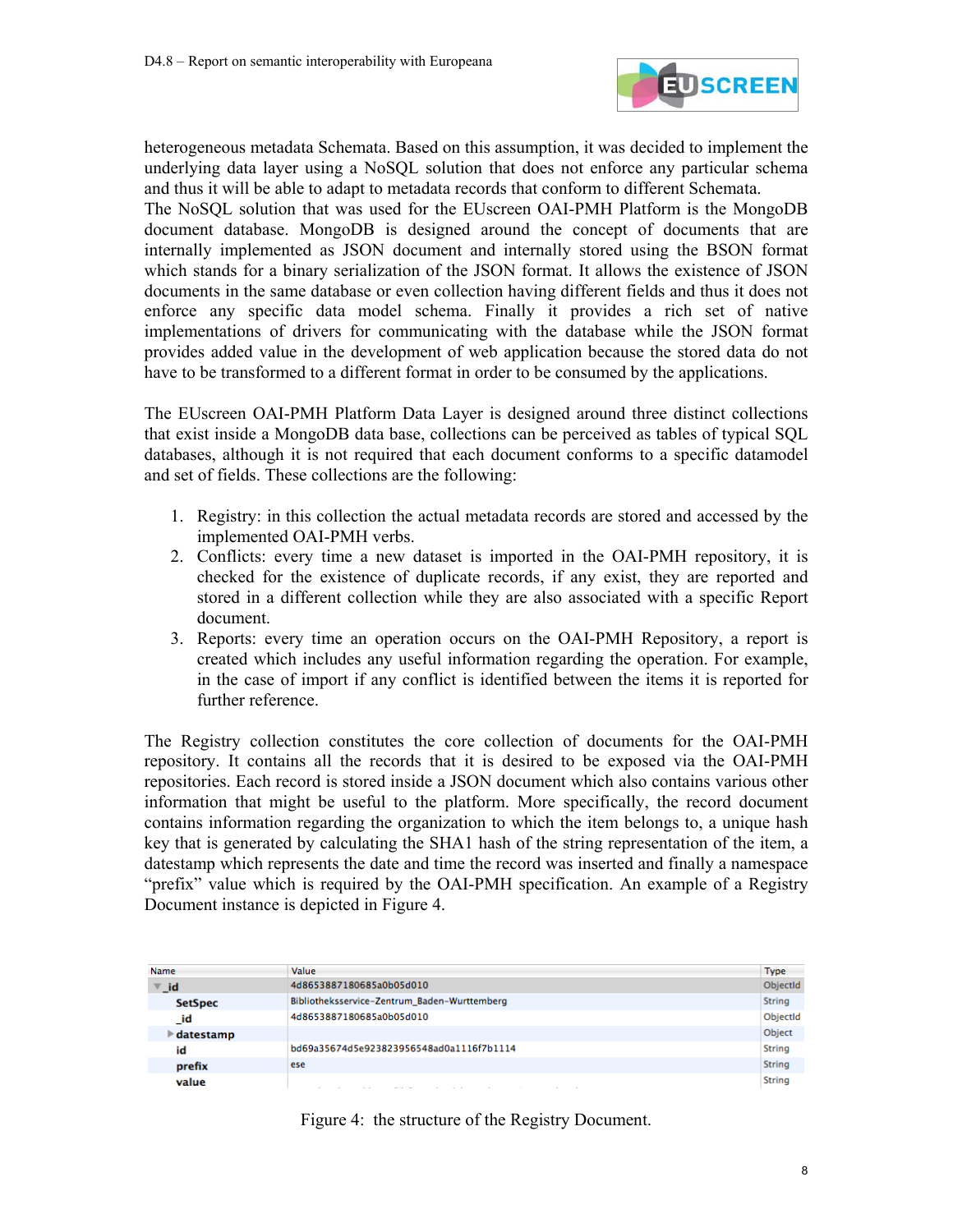

As it was mentioned earlier, another important collection of documents that is stored as part of the OAI-PMH repository is the Reports collection. The documents that are stored in this collection represent a set of valuable information that corresponds to specific actions of the repository platform. These actions are stored as values in the type attribute of the document and take one of the following values:

- 1. Add: this type represent an addition action in which records are added in the registry.
- 2. Update: this type represents an update action in which a set for a specific import already exist and it is updated by adding new metadata records.
- 3. Delete: this type represents the action of deleting a number of records from a specific import that already exists in the registry.

Apart from the action type a number of other values are also stored as part of the Report Document. More specifically, a set of valuable statics are stored; the number of conflicted items that were identified, the total number of the inserted records and the total number of items which corresponds to sum of the inserted records plus the conflicts. Two datestamps are also stored as part of the Report document, one datestamp corresponds to the time of creation of the document and the other to the time of closing of the document, in this way it is possible for the repository to calculate the time it took to import a whole data set into the database. Finally the date the import was published to the Ingestion Tool is stored together with the name of the organization it belongs to. A visual representation of the Report document structure is depicted in Figure 5.

| <b>ConflictsNumber</b>          | 0                                                          | Int           |
|---------------------------------|------------------------------------------------------------|---------------|
| <b>InsertedNumber</b>           | 9576                                                       | Int           |
| <b>TotalItems</b>               | 9576                                                       | Int           |
| - id                            | 4cda3279100d685a312b47c8                                   | ObjectId      |
| $\blacktriangledown$ closed     |                                                            | Object        |
| date                            | 2010/11/10                                                 | <b>String</b> |
| time                            | 07:49:53                                                   | <b>String</b> |
| $\overline{\mathbf{v}}$ created |                                                            | Object        |
| date                            | 2010/11/10                                                 | <b>String</b> |
| time                            | 07:49:45                                                   | <b>String</b> |
| orgName                         | Rybinsk State History, Architecture and Art Museum-reserve | <b>String</b> |
| ▼ publicationDate               |                                                            | Object        |
| date                            | 2010-07-11                                                 | <b>String</b> |
| time                            | 18:05:30.303                                               | <b>String</b> |
| type                            | add                                                        | <b>String</b> |
|                                 |                                                            |               |

Figure 5: the structure of the Report document.

The last collection of the OAI-PMH repository database is the conflicts collection. The documents stored in this contain any metadata records that at the time of the exporting of an import from the Ingestion Tool to the OAI-PMH repository were found to be conflicted. These documents are quite simple in their structure. They contain an SHA1 hash of the conflicted item that was found together with the record and a reference to the Report document that it belongs to. In this way it is possible for someone to browse the actions that were made on the repository (e.g. additions, deletions and updates) and directly view the items that were found as conflicted for the cases of additions and updates. An example of a conflict document is depicted in Figure 6. It has to be noted that the whole procedure of creating unique hash codes and identifying conflicted items is an important functionality of the EUscreen OAI-PMH repository platform because it provides a mechanism for creating unique ids for the metadata records and also a mechanism for identifying duplicate.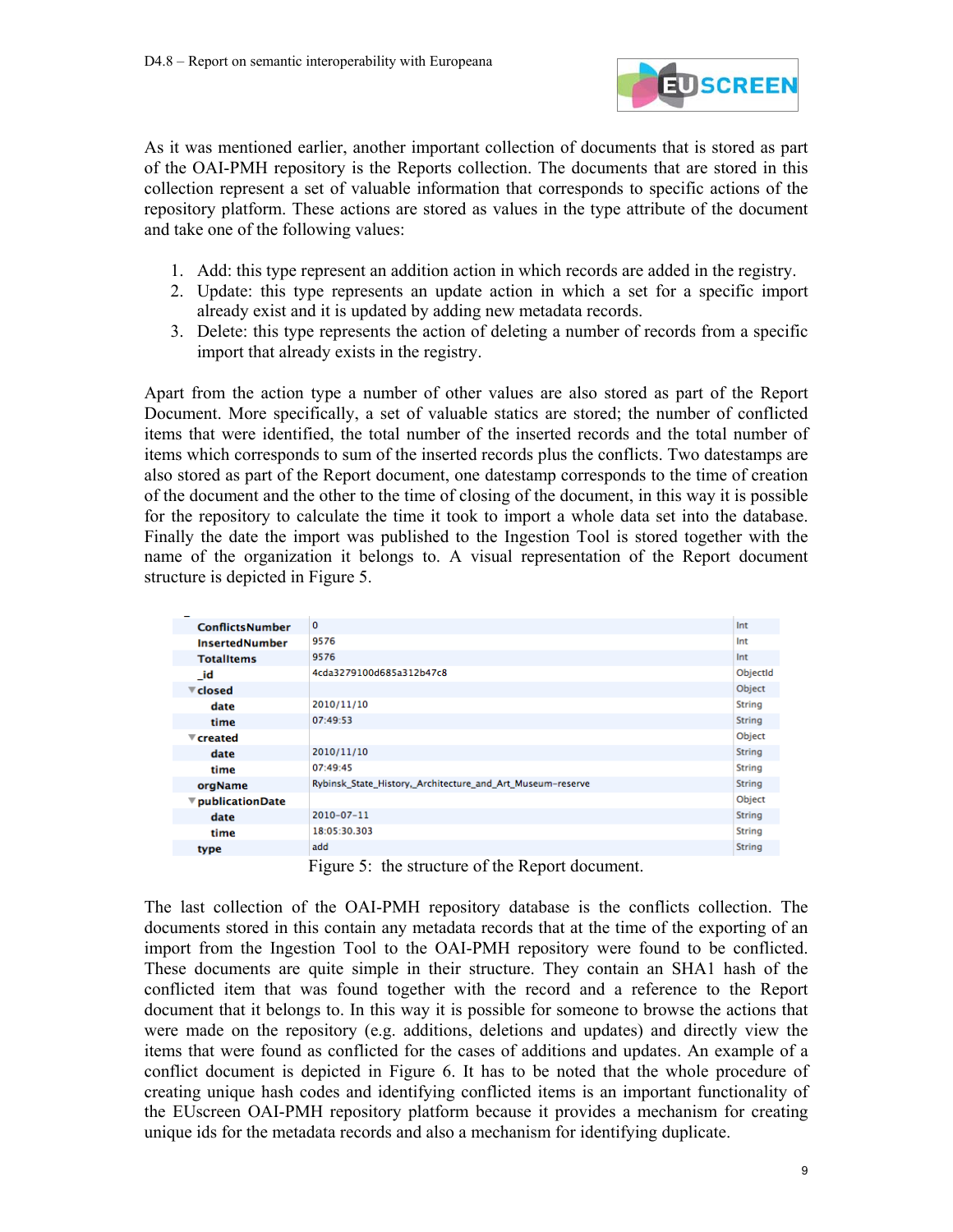

| ⊽ id     | 4cda364c100d685a338d57c8                 | ObjectId      |
|----------|------------------------------------------|---------------|
| _id      | 4cda364c100d685a338d57c8                 | ObjectId      |
| hash     | 74ec94f91b59e6d0e509d6615c776256dabb7647 | <b>String</b> |
| orgName  | <b>Bildarchiv Foto Marburg</b>           | <b>String</b> |
| reportid |                                          | <b>String</b> |

Figure 6: the structure of the Conflict document

On top of the data layer that was described so far a set of functionalities is built and more specifically an RSS Feed based on Atom and of course the implementation of the actual OAI-PMH verbs. The implementation of the verbs is based on the customization of the oaicat API which provides an abstract implementation of the OAI-PMH v2.0 specified verbs that can be customized in order to operate on top of different data layer technologies (e.g. flat XML files, relational databases etc.).

The verbs that were implemented in order to work with the current OAI-PMH Repository implementation are the following:

- $\triangle$  Identify: this verb provides basic information regarding the running instance of the OAI-PMH v2.0 data repository such as, contact details of the admin of the repository, the base url that can be used by a harvester, a sample of an identifier among others. For a complete list of the information provided by the Identify verb someone can refer to the OAI-PMH specification. The information served by this verb does not have to be stored in the underlying data layer but is part of the configuration files of the verbs implementation.
- $\triangle$  GetRecord: given the identifier of a record and the desired namespace prefix, this verb fetches from the MongoDB database the corresponsive Metadata record and delivers it as a response to the harvesting client. In the current implementation a query is executed based on the prefix which is part of the Registry Document and the unique id which is generated by the SHA1 hashing of the initial Metadata Record, this query corresponds to an exact match on the database.
- $\triangle$  ListIdentifiers: given a set name and a namespace prefix, this verb responds with a list of identifiers of items that correspond to these criteria. The set name is identical to the name of the organization. In this way it is possible to organize the records of the repository around organizations/providers. Again, the namespace prefix is matched with the prefix field of the Registry Document.
- $\triangle$  ListRecords: this verb operates in a similar way to the ListIdentifiers with the main difference being that instead of returning only the identifiers, the complete Metadata Record is served.
- $\triangle$  ListMetadataFormats: this verb is implemented by aggregating all the unique prefix values that are stored in the data layer by executing an aggregation for uniqueness query on the Registry collection. The resulting response that is served by this verb contains all the unique namespace prefixes that exist in the OAI-PMH repository and can be used for accessing the Metadata Records.
- ListSets: this verb returns a list of all the sets that exist in the OAI-PMH repository. Sets are named after the organizations that provide metadata records to the OAI-PMH repository, in this way it is possible for someone to retrieve only the records that are associated with a specific organization. The way the values are extracted is similar to the ListMetadataFormats verb.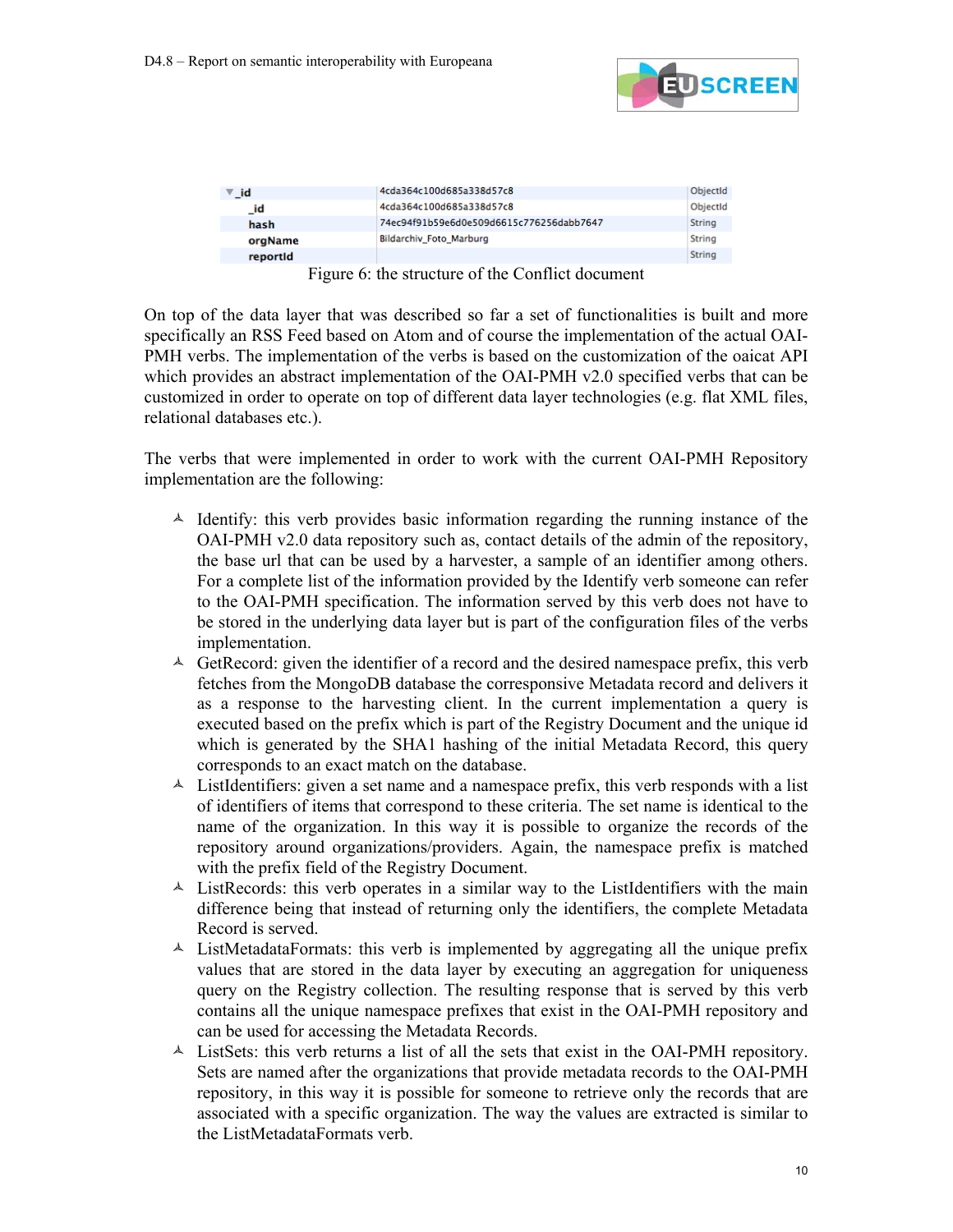

In every case that is needed, the verbs are implemented in such a way that they support paging through the mechanism of resumption tokens as it is defined by the OAI-PMH specification. The number of the returned items is specified through the configuration files of the oaicat running instance. Finally, by being a servlet implementation, the oaicat specific instance can be served through any of the available servlet contains that exist, e.g. tomcat, jboss, jetty etc. Currently it is served via a running Apache tomcat instance.

The RSS feed is implemented following the Atom Syndication Format which is an XML language used for web feeds while the Atom Publishing Protocol (APP) is a simple HTTP based protocol for creating and updating web resources. The purpose of an RSS feed in the current OAI-PMH repository implementation is to provide a mechanism for notifying metadata consumers for the occurrence of specific actions, for example when new items are added or updated to the repository in an automatic way. This is achieved by creating the RSS Feed on top of the Reports collections that was described earlier, in this way every time a new report is generated the feed is automatically updated and the subscribers are informed for the associated action. The implementation of the RSS Feed service is based on the Apache Abdera project.

The goal of the Apache Abdera project is to build a functionally-complete, high performance implementation of the IETF Atom Syndication Format (RFC 4287) and Atom Publishing Protocol (RFC 5023) specifications. The current implementation of the RSS Feed which is based on the Apache Abdera project, is built by communicating directly with the MongoDB based data layer of the OAI-PMH repository, every time a new Report document is inserted, it is also transformed into the Atom protocol XML representation and published on the Atom Feed that is maintained through the API of Apache Abdera. Finally, an Apache Abdera instance can be served via any of the available servlet containers, but in the current implementation it is contained in a Jetty servlet container for performance reasons.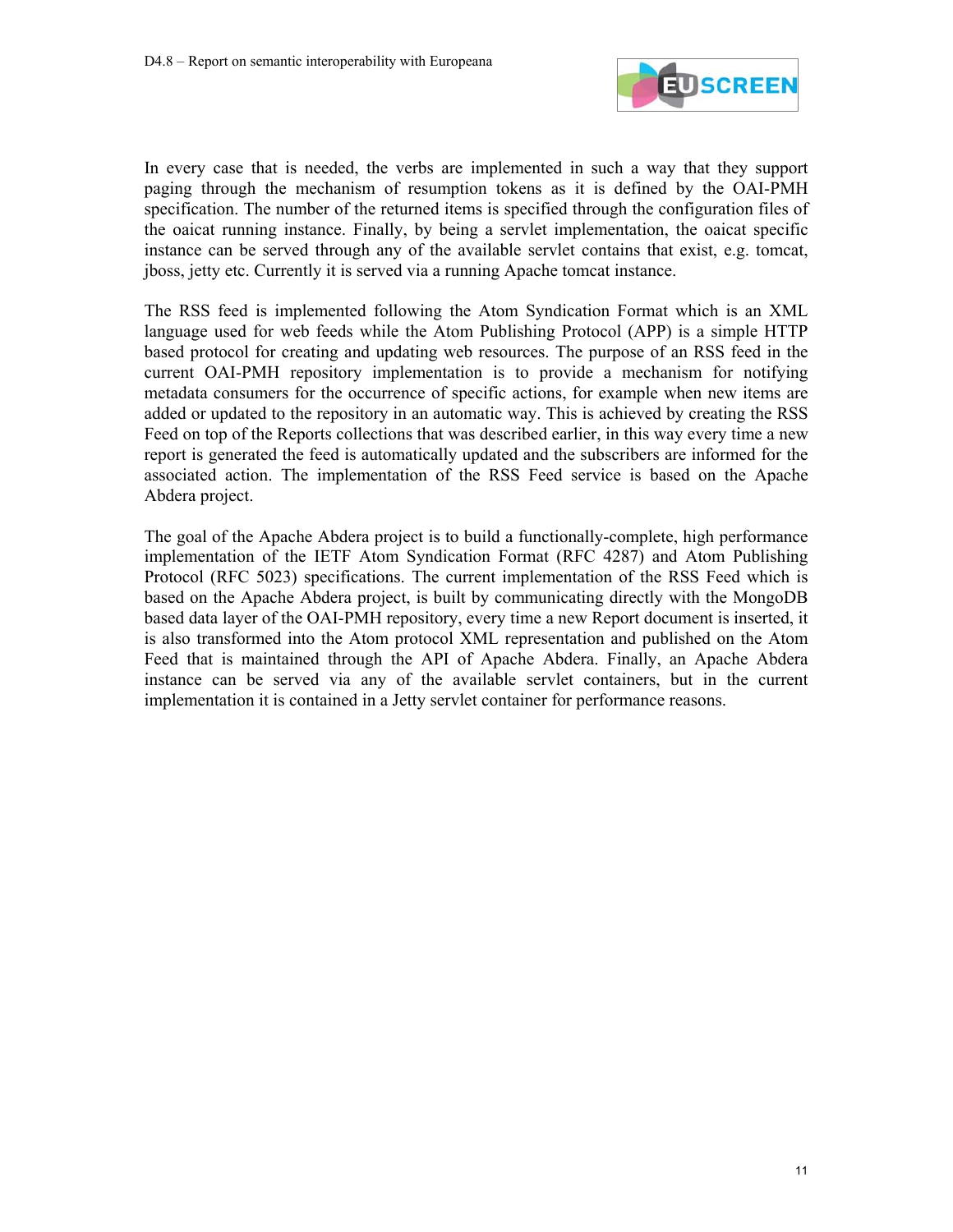

### **3 Mapping Table**

The following Table illustrate the mappings from the Euscreen elements to the Europeana Semantic Elements (ESE).

| <b>EUscreen element</b>             | <b>ESE Element</b>             | <b>ESE label</b>         |  |
|-------------------------------------|--------------------------------|--------------------------|--|
| <b>Identifier</b>                   | dc:identifier                  | <b>Identifier</b>        |  |
| <b>Material Type</b>                | dc:type                        | <b>Type</b>              |  |
| Title                               | dcterms:alternative            | <b>Title</b>             |  |
| <b>Title in English</b>             | dc:title@xml:lang="en"         | Title                    |  |
| <b>Series Title</b>                 | dcterms:isPartOf               | <b>Is Part Of</b>        |  |
| <b>Series Title in English</b>      | dcterms:isPartOf@xml:lang="en" | Is Part Of               |  |
| <b>Clip Title</b>                   | dcterms:alternative            | <b>Alternative Title</b> |  |
| <b>Summary</b>                      | dc:description                 | <b>Description</b>       |  |
| <b>Summary in English</b>           | dc:description@xml:lang="en"   | <b>Description</b>       |  |
| <b>Extended description</b>         | europeana:unstored             | <b>Unstored</b>          |  |
| <b>Local keywords</b>               | europeana:unstored             | <b>Unstored</b>          |  |
| <b>Thesaurus terms</b>              | dc:subject@xml:lang="en"       | <b>Subject</b>           |  |
| <b>Geographical Coverage</b>        | dcterms:spatial@xml:lang="en"  | <b>Spatial Coverage</b>  |  |
| Genre                               | dc:type                        | <b>Type</b>              |  |
| <b>Topic</b>                        | dc:subject@xml:lang="en"       | Subject                  |  |
| <b>Provider</b>                     | europeana:dataProvider         | Europeana Data Provider  |  |
| <b>Publisher/Broadcaster</b>        | dc:publisher                   | Publisher                |  |
| <b>First Broadcast channel</b>      | europeana:unstored             | <b>Unstored</b>          |  |
| <b>Broadcast date</b>               | dcterms:issued                 | Date issued              |  |
| <b>Production year</b>              | dc:date                        | Date                     |  |
| <b>Country of production</b>        | n.a.                           |                          |  |
| <b>Original identifier</b>          | europeana:unstored             | <b>Unstored</b>          |  |
| <b>IPR</b> restrictions             | europeana:rights               | <b>Europeana Rights</b>  |  |
| <b>Rights terms and conditions</b>  | dc:rights                      | <b>Rights</b>            |  |
| <b>Item type</b>                    | n.a.                           |                          |  |
| <b>Item duration</b>                | dcterms:extent                 | <b>Extent</b>            |  |
| <b>Item colour</b>                  | dcterms:medium                 | Medium                   |  |
| <b>Item sound</b>                   | dcterms:medium                 | Medium                   |  |
| <b>Aspect ratio</b>                 | dcterms:medium                 | Medium                   |  |
| <b>Language used</b>                | dc:language                    | Language                 |  |
| <b>Subtitle Language</b>            | n.a.                           |                          |  |
| <b>Original language</b>            | dc:language                    | Language                 |  |
| <b>Contributor</b>                  | dc:contributor                 | Contributor              |  |
| <b>Information</b>                  | europeana:unstored             | <b>Unstored</b>          |  |
| Metadata language                   | n.a.                           |                          |  |
| URI                                 | europeana:isShownAt            | <b>isShownAt</b>         |  |
| <b>Relation</b>                     | n.a.                           |                          |  |
| <b>Relation type</b>                | n.a.                           |                          |  |
| <b>File name</b>                    | n.a.                           |                          |  |
| value associated with the provider* | europeana:country              | Country                  |  |
| "EUscreen"*                         | europeana:provider             | Europeana Provider       |  |

\*these values are constants

#### **Open issues regarding the mapping towards ESE**

The EUscreen metadata schema has some specific characteristics that make it particularly rich in information compared to ESE. The underlying use of a multilingual thesaurus for the classification of the items' subject and the systematic translation in English of the titles and the items' descriptions, have made the mapping towards the ESE v3.4 schema not always complete, leaving out sometimes some of the information present in the EUscreen schema. In particular, we were not able to fully map into ESE the EUscreen multilingual thesaurus terms used to classify our items in 12 different languages. Actually, in fact, in the Europeana portal a proper use of the xml:lang attribute is still (August 2012) not supported, and the dc:subject element in ESE, that we used to map our thesaurus terms, cannot be displayed and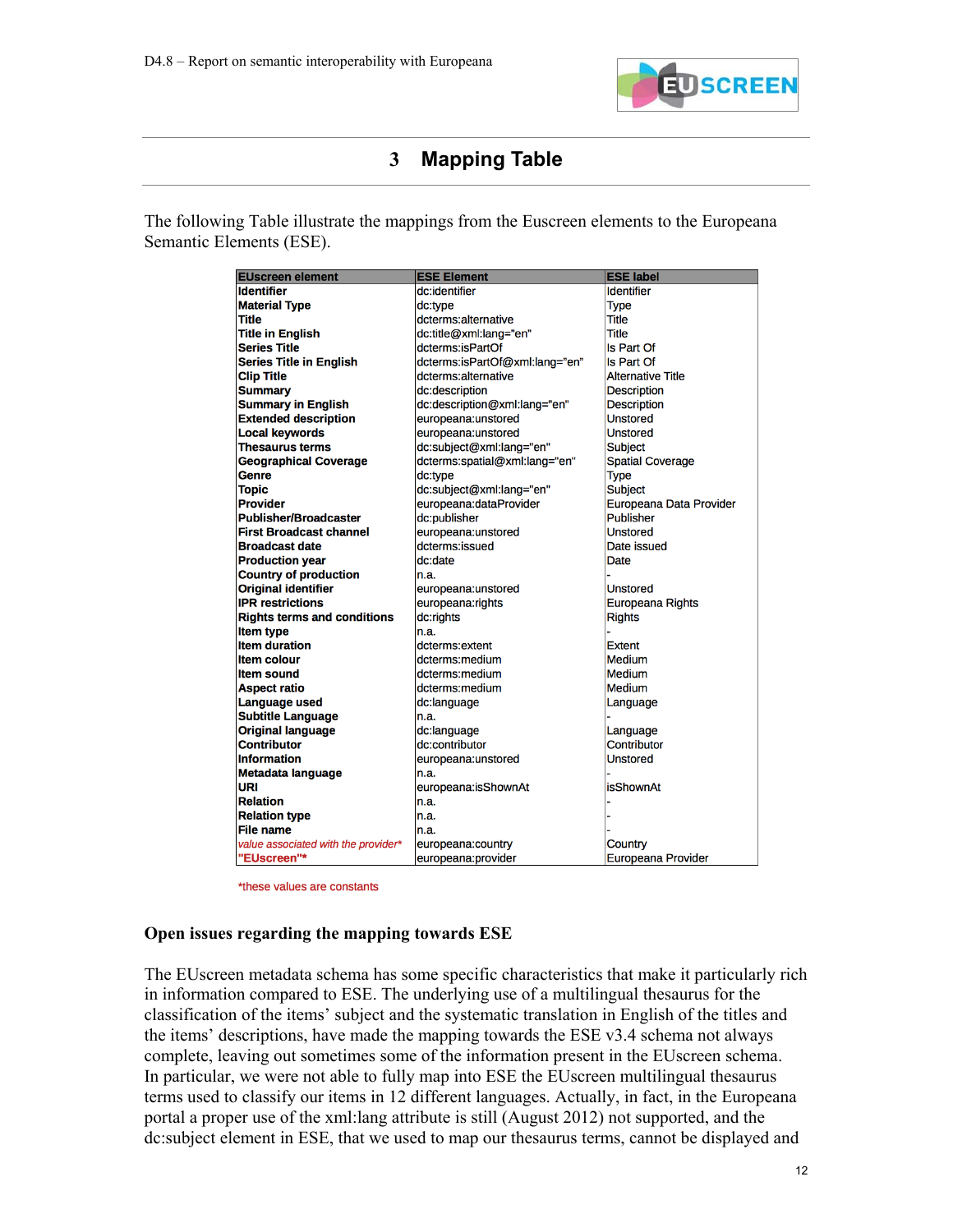

filtered based on the value of the xml:lang attribute. So, to grant a proper display in the Europeana portal of this element, we had to map and export to ESE only the thesaurus terms in English (with the attribute xml:lang="en"), leaving out all the other languages. We faced a similar problem in the mapping of the "Summary", "Summary in English", "Extended description" and "Information". These are different elements in the EUscreen schema that semantically can be mapped only to one element in ESE, the "dc:description".

Unfortunately we were not able to distinguish in some way these different elements inside the "dc:description" container, neither to give them a fixed order of display. And for this reason, to grant again a proper display of these elements in the Europeana portal, we were forced to map and export only the "Summary" and the "Summary in English" in the "dc:description" element, mapping instead the "Extended description" and the "Information" elements in the "europeana:unstored" element, making them in this way not visible in the Europeana portal.

The consortium (notably the technical partners at NTUA) is in direct contact with the ingestion team at Europeana regarding the issues above. This input will be taken into account in future updates of the metadata standards maintained as by Europeana.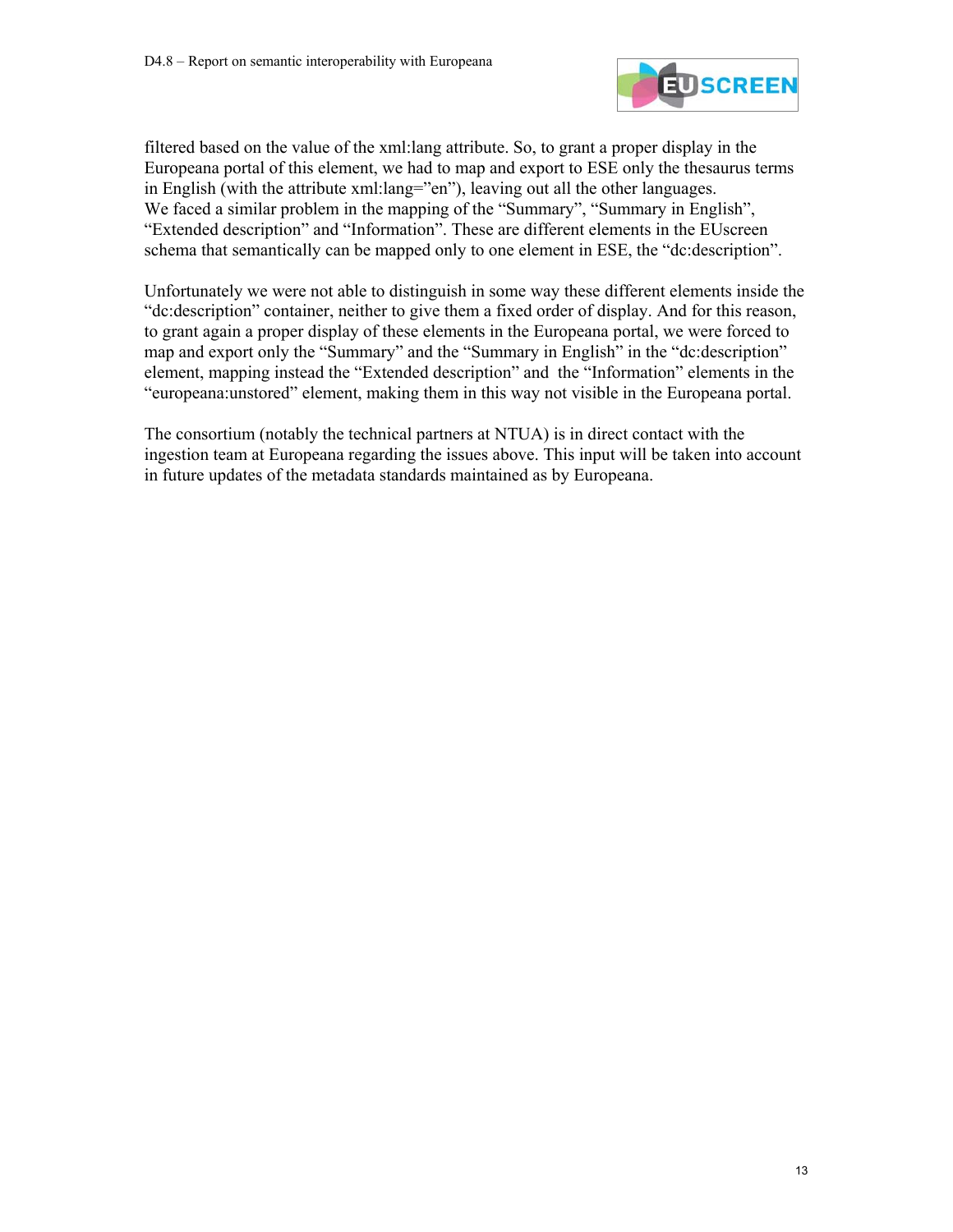

# **4 Appendix A: Euscreen-->ESE**

| xml version="1.0" encoding="UTF-8"?                                                                                                                                                                                                                                                                                                                                                                                                                                                                                                                                                                                                                                                                             |  |
|-----------------------------------------------------------------------------------------------------------------------------------------------------------------------------------------------------------------------------------------------------------------------------------------------------------------------------------------------------------------------------------------------------------------------------------------------------------------------------------------------------------------------------------------------------------------------------------------------------------------------------------------------------------------------------------------------------------------|--|
| </td><td></td></tr><tr><td>This file was generated by Altova MapForce 2009sp1</td><td></td></tr><tr><td></td><td></td></tr><tr><td>YOU SHOULD NOT MODIFY THIS FILE, BECAUSE IT WILL BE</td><td></td></tr><tr><td>OVERWRITTEN WHEN YOU RE-RUN CODE GENERATION.</td><td></td></tr><tr><td></td><td></td></tr><tr><td>Refer to the Altova MapForce Documentation for further details.</td><td></td></tr><tr><td>http://www.altova.com/mapforce</td><td></td></tr><tr><td>                                                                                                                                                                                                                                          |  |
| <xsl:stylesheet <br="" version="2.0" xmlns:xsl="http://www.w3.org/1999/XSL/Transform">xmlns:xsi="http://www.w3.org/2001/XMLSchema-instance" xmlns:dcmitype="http://purl.org/dc/dcmitype/"<br/>xmlns:dc="http://purl.org/dc/elements/1.1/" xmlns:dcterms="http://purl.org/dc/terms/"<br/>xmlns:europeana="http://www.europeana.eu/schemas/ese/"<br/>xmlns:europeana2="http://www.euscreen.eu/schemas/euscreen/"<br/>xmlns:xs="http://www.w3.org/2001/XMLSchema" xmlns:vmf="http://www.altova.com/MapForce/UDF/vmf"<br/>xmlns:fn="http://www.w3.org/2005/xpath-functions" xmlns:grp="http://www.altova.com/Mapforce/grouping"<br/>exclude-result-prefixes="europeana2 fn grp vmf xs xsi xsl"&gt;</xsl:stylesheet> |  |
| <xsl:template name="vmf:vmf1_inputtoresult"></xsl:template>                                                                                                                                                                                                                                                                                                                                                                                                                                                                                                                                                                                                                                                     |  |
| <xsl:param name="input" select="()"></xsl:param>                                                                                                                                                                                                                                                                                                                                                                                                                                                                                                                                                                                                                                                                |  |
| <xsl:choose></xsl:choose>                                                                                                                                                                                                                                                                                                                                                                                                                                                                                                                                                                                                                                                                                       |  |
| <xsl:when '="" test="\$input='Still"></xsl:when>                                                                                                                                                                                                                                                                                                                                                                                                                                                                                                                                                                                                                                                                |  |
| <xsl:value-of select="'IMAGE'"></xsl:value-of>                                                                                                                                                                                                                                                                                                                                                                                                                                                                                                                                                                                                                                                                  |  |
| $\langle xsl:when \rangle$                                                                                                                                                                                                                                                                                                                                                                                                                                                                                                                                                                                                                                                                                      |  |
| <xsl:when test="\$input='Document"></xsl:when>                                                                                                                                                                                                                                                                                                                                                                                                                                                                                                                                                                                                                                                                  |  |
| <xsl:value-of select="'TEXT'"></xsl:value-of>                                                                                                                                                                                                                                                                                                                                                                                                                                                                                                                                                                                                                                                                   |  |
| $\langle xsl:when\rangle$                                                                                                                                                                                                                                                                                                                                                                                                                                                                                                                                                                                                                                                                                       |  |
| <xsl:when test="\$input='Audio'"></xsl:when>                                                                                                                                                                                                                                                                                                                                                                                                                                                                                                                                                                                                                                                                    |  |
| <xsl:value-of '="" select="'SOUND"></xsl:value-of>                                                                                                                                                                                                                                                                                                                                                                                                                                                                                                                                                                                                                                                              |  |
| $\langle xsl:when\rangle$                                                                                                                                                                                                                                                                                                                                                                                                                                                                                                                                                                                                                                                                                       |  |
| <xsl:when test="\$input='Video'"></xsl:when>                                                                                                                                                                                                                                                                                                                                                                                                                                                                                                                                                                                                                                                                    |  |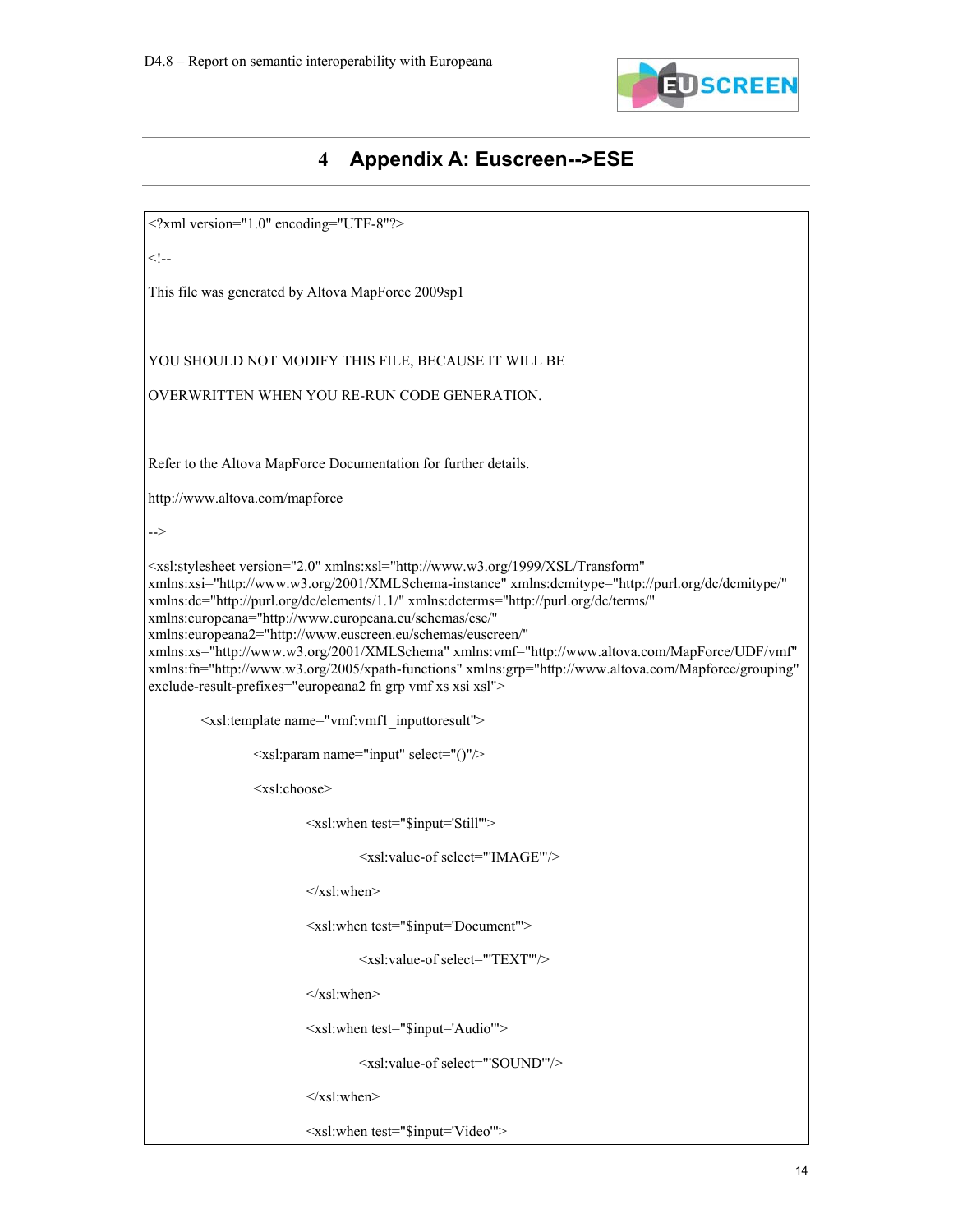

```
 <xsl:value-of select="'VIDEO'"/> 
                           \langle xsl:when\rangle </xsl:choose> 
          </xsl:template> 
          <xsl:template name="vmf:vmf2_inputtoresult"> 
                   <xsl:param name="input" select="()"/> 
                   <xsl:choose> 
                            <xsl:when test="$input='Rights Reserved - Free Access'"> 
                                      <xsl:value-of select="'http://www.europeana.eu/rights/rr-f/'"/> 
                           \langle xsl:when\rangle <xsl:when test="$input='Rights Reserved - Paid Access'"> 
                                      <xsl:value-of select="'http://www.europeana.eu/rights/rr-p/'"/> 
                           \langle xsl:when\rangle <xsl:when test="$input='Rights Reserved - Restricted Access'"> 
                                      <xsl:value-of select="'http://www.europeana.eu/rights/rr-r/'"/> 
                           \langle xsl:when\rangle <xsl:when test="$input='Unknown'"> 
                                      <xsl:value-of select="'http://www.europeana.eu/rights/unknown/'"/> 
                           \langle xsl:when\rangle </xsl:choose> 
          </xsl:template> 
          <xsl:output method="xml" encoding="UTF-8" indent="yes"/> 
          <xsl:template match="/"> 
                   <europeana:metadata> 
                            <xsl:attribute name="xsi:schemaLocation" separator=" "> 
                                      <xsl:sequence select="'http://www.europeana.eu/schemas/ese/ 
C:/Users/cpard/Desktop/Projects/euscreen/ESEV3.4.xsd'"/> 
                            </xsl:attribute> 
                            <xsl:variable name="var1_instance" as="node()" select="."/> 
                            <xsl:for-each select="$var1_instance/europeana2:EUScreen/europeana2:metadata">
```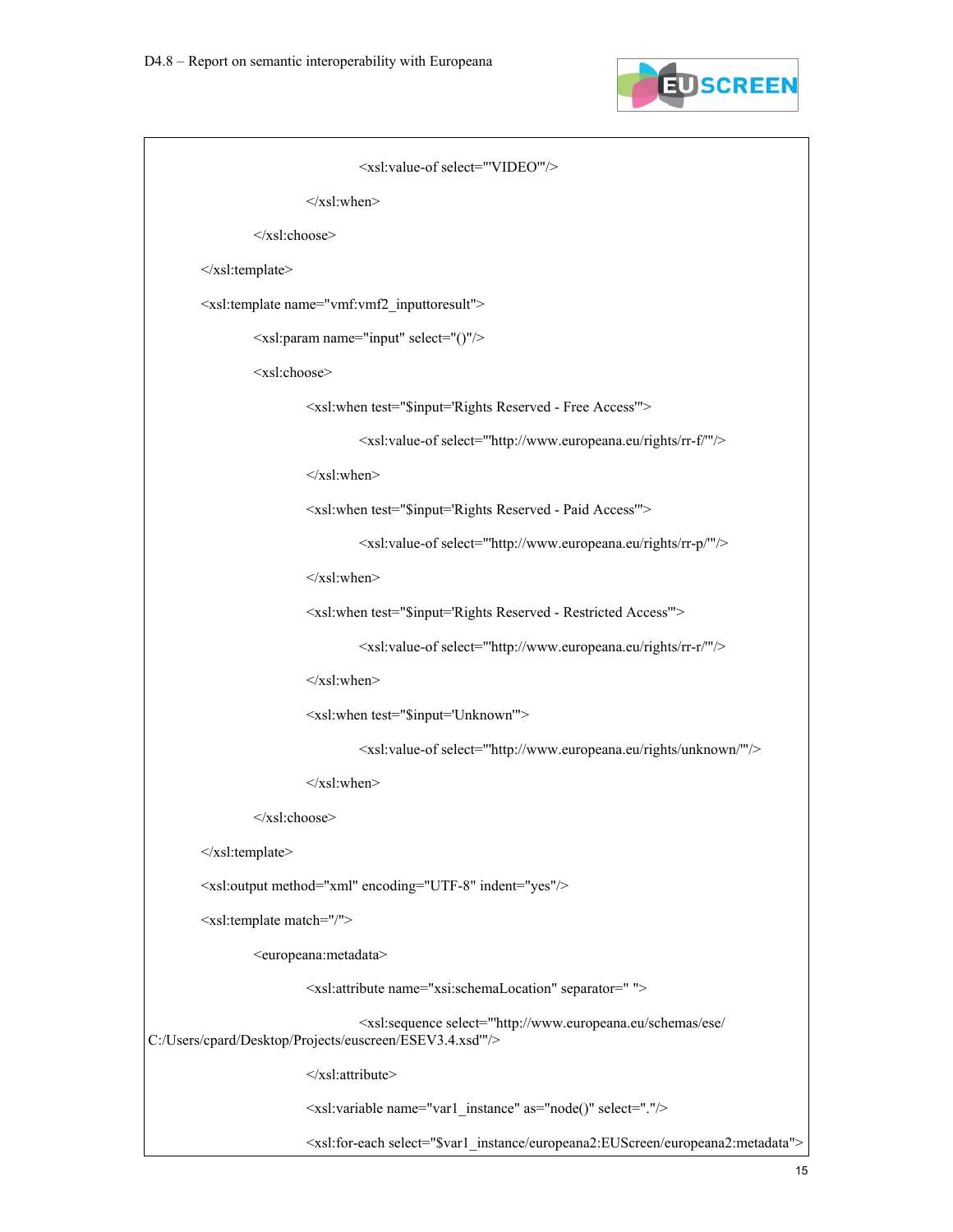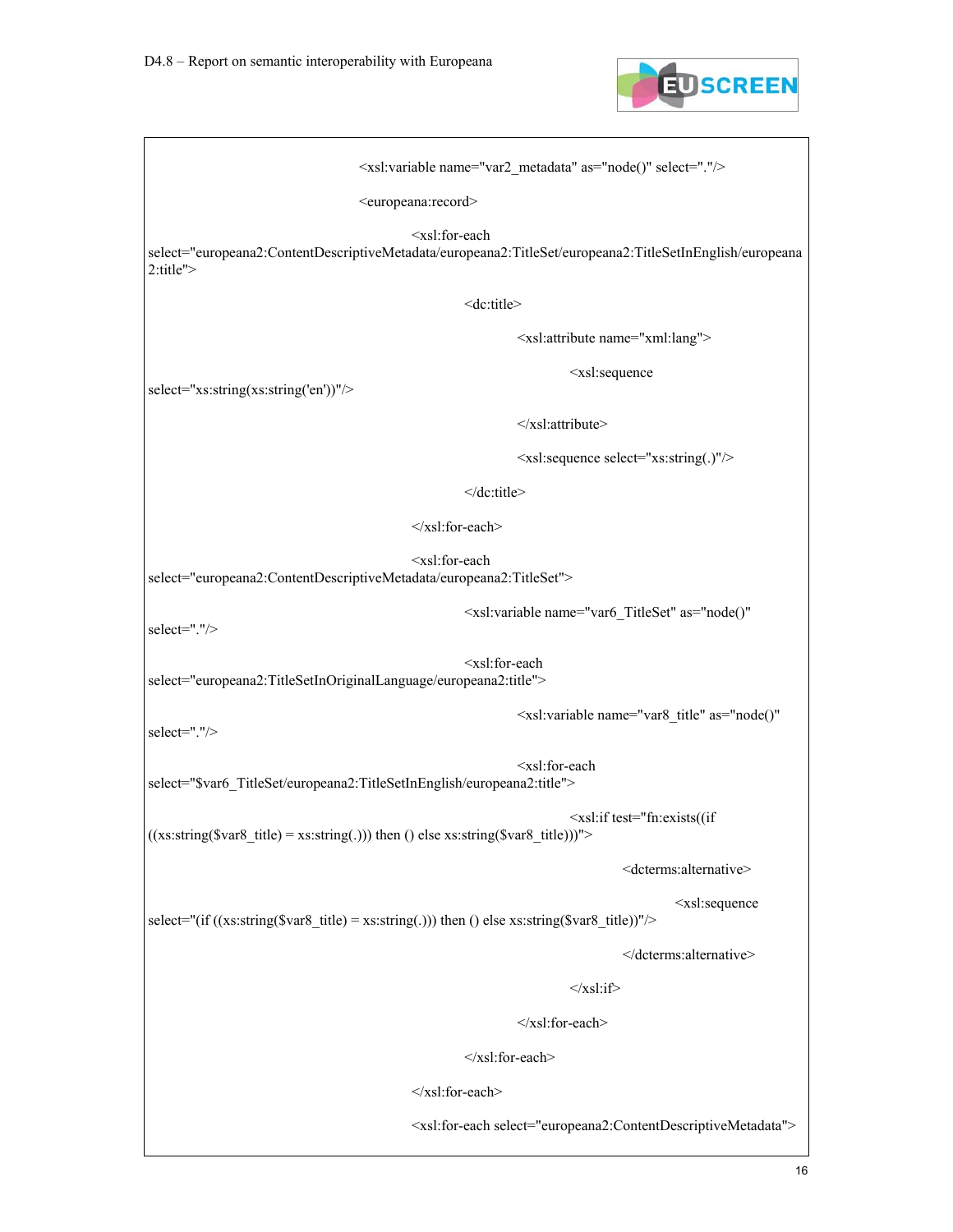

 <xsl:variable name="var12\_ContentDescriptiveMetadata" as="node()" select="."/> <xsl:for-each select="europeana2:clipTitle"> <xsl:variable name="var14\_clipTitle" as="node()" select="."/> <xsl:for-each select="\$var12\_ContentDescriptiveMetadata/europeana2:TitleSet/europeana2:TitleSetInOriginalLanguage/eur opeana2:title"> <xsl:if test="fn:exists((if  $((x s: string(Svar14_clipTitle) = x s: string(.)))$  then () else  $x s: string(Svar14_clipTitle)))$ "> <dcterms:alternative> <xsl:sequence select="(if  $((xs:string(Svar14 \text{ clip}Title) = xs:string(.)))$  then () else xs:string(\$var14 clipTitle))"/> </dcterms:alternative>  $\langle xsl:$ if $\rangle$  </xsl:for-each>  $\langle xsl:$ for-each $>$  </xsl:for-each> <xsl:for-each select="europeana2:ContentDescriptiveMetadata/europeana2:ThesaurusTerm"> <dc:subject> <xsl:attribute name="xml:lang"> <xsl:sequence select="xs:string(xs:string('en'))"/> </xsl:attribute> <xsl:sequence select="xs:string(.)"/> </dc:subject> </xsl:for-each> <xsl:for-each select="europeana2:ContentDescriptiveMetadata/europeana2:topic"> <dc:subject> <xsl:attribute name="xml:lang"> <xsl:sequence select="xs:string(xs:string('en'))"/>

</xsl:attribute>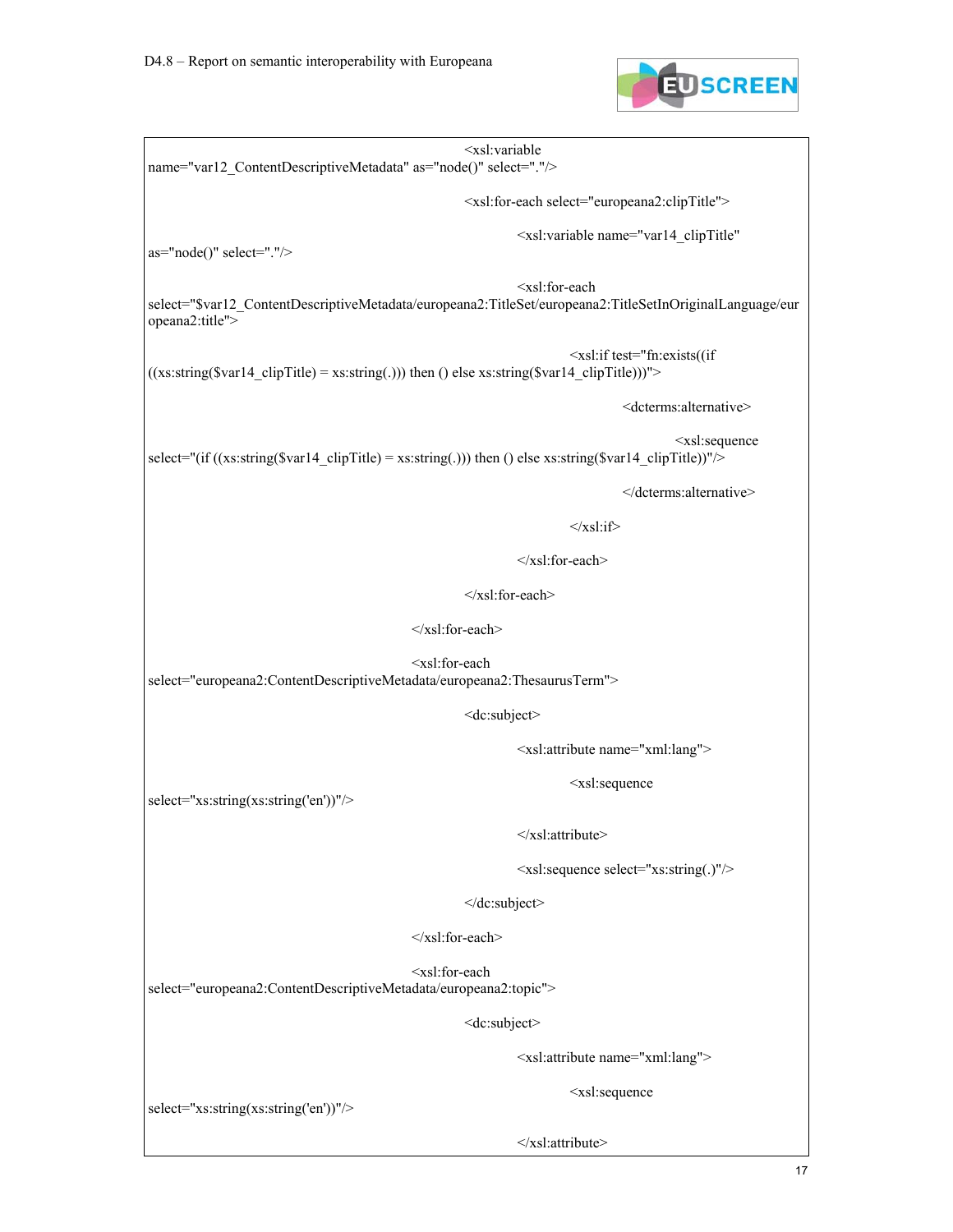

 <xsl:sequence select="xs:string(.)"/> </dc:subject>  $\le$ /xsl:for-each> <xsl:for-each select="europeana2:ContentDescriptiveMetadata/europeana2:summary"> <dc:description> <xsl:sequence select="xs:string(.)"/> </dc:description> </xsl:for-each> <xsl:for-each select="europeana2:ContentDescriptiveMetadata/europeana2:summaryInEnglish"> <dc:description> <xsl:attribute name="xml:lang"> <xsl:sequence select="xs:string(xs:string('en'))"/> </xsl:attribute> <xsl:sequence select="xs:string(.)"/> </dc:description> </xsl:for-each> <xsl:for-each select="europeana2:AdministrativeMetadata/europeana2:publisherbroadcaster"> <dc:publisher> <xsl:sequence select="xs:string(.)"/> </dc:publisher> </xsl:for-each> <xsl:for-each select="europeana2:ObjectDescriptiveMetadata/europeana2:contributor"> <dc:contributor> <xsl:sequence select="xs:string(.)"/> </dc:contributor> </xsl:for-each> <xsl:for-each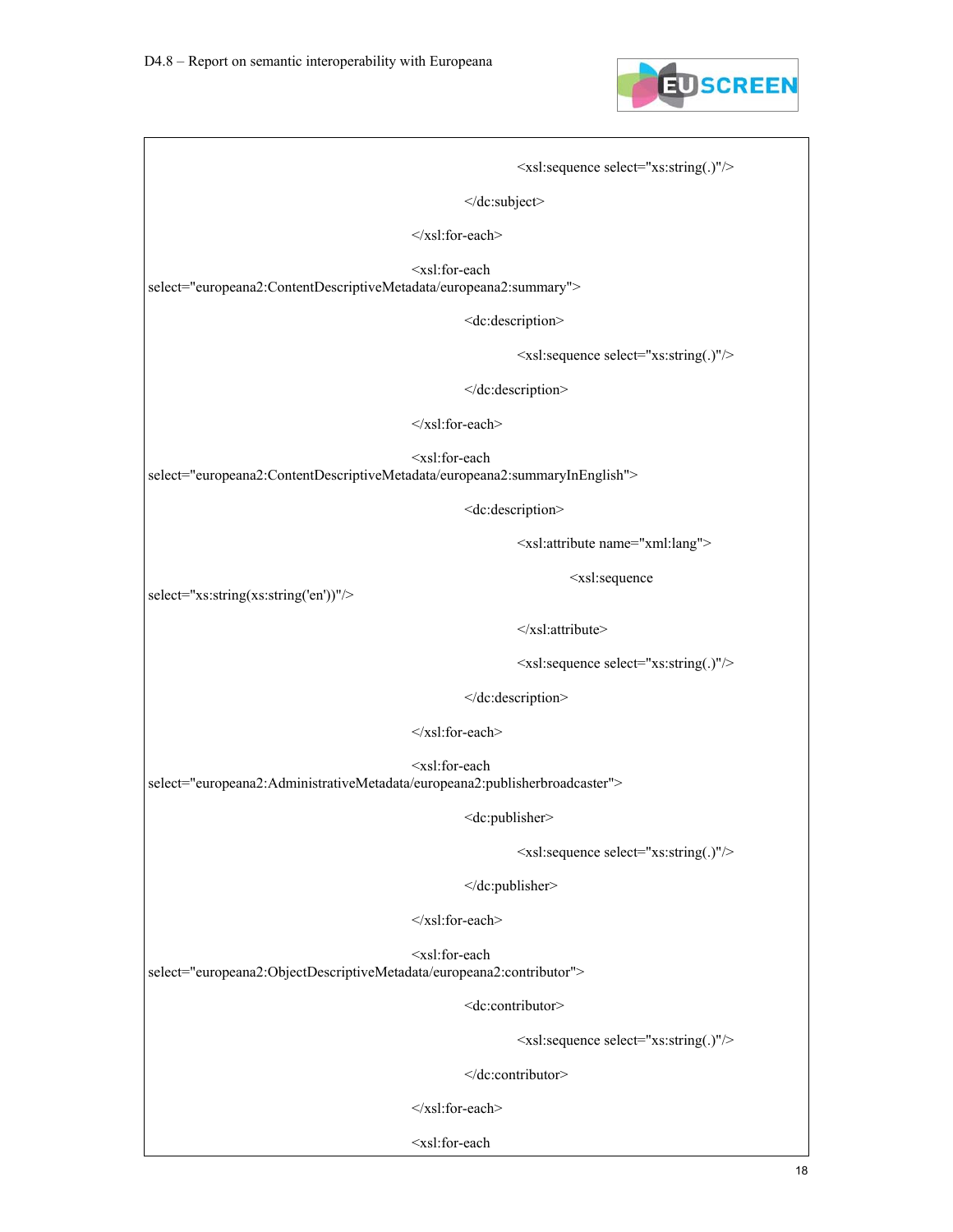

select="europeana2:ObjectDescriptiveMetadata/europeana2:SpatioTemporalInformation/europeana2:Temporal Information/europeana2:productionYear"> <dc:date> <xsl:sequence select="xs:string(.)"/> </dc:date> </xsl:for-each> <xsl:for-each select="europeana2:ObjectDescriptiveMetadata/europeana2:SpatioTemporalInformation/europeana2:Temporal Information/europeana2:broadcastDate"> <dcterms:issued> <xsl:sequence select="xs:string(.)"/> </dcterms:issued> </xsl:for-each> <xsl:for-each select="europeana2:ObjectDescriptiveMetadata/europeana2:TechnicalInformation/europeana2:materialType"> <dc:type> <xsl:sequence select="xs:string(.)"/> </dc:type>  $\langle xsl:$ for-each $>$  <xsl:for-each select="europeana2:ContentDescriptiveMetadata/europeana2:genre"> <dc:type> <xsl:attribute name="xml:lang"> <xsl:sequence select="xs:string(xs:string('en'))"/> </xsl:attribute> <xsl:sequence select="xs:string(.)"/> </dc:type> </xsl:for-each> <xsl:for-each select="europeana2:ObjectDescriptiveMetadata/europeana2:TechnicalInformation/europeana2:itemDuration">  $\langle xsl:if test="fn:exists((if ((xs:string).)= '00:00:00'))$  then

xs:string(.) else ()))">

<dcterms:extent>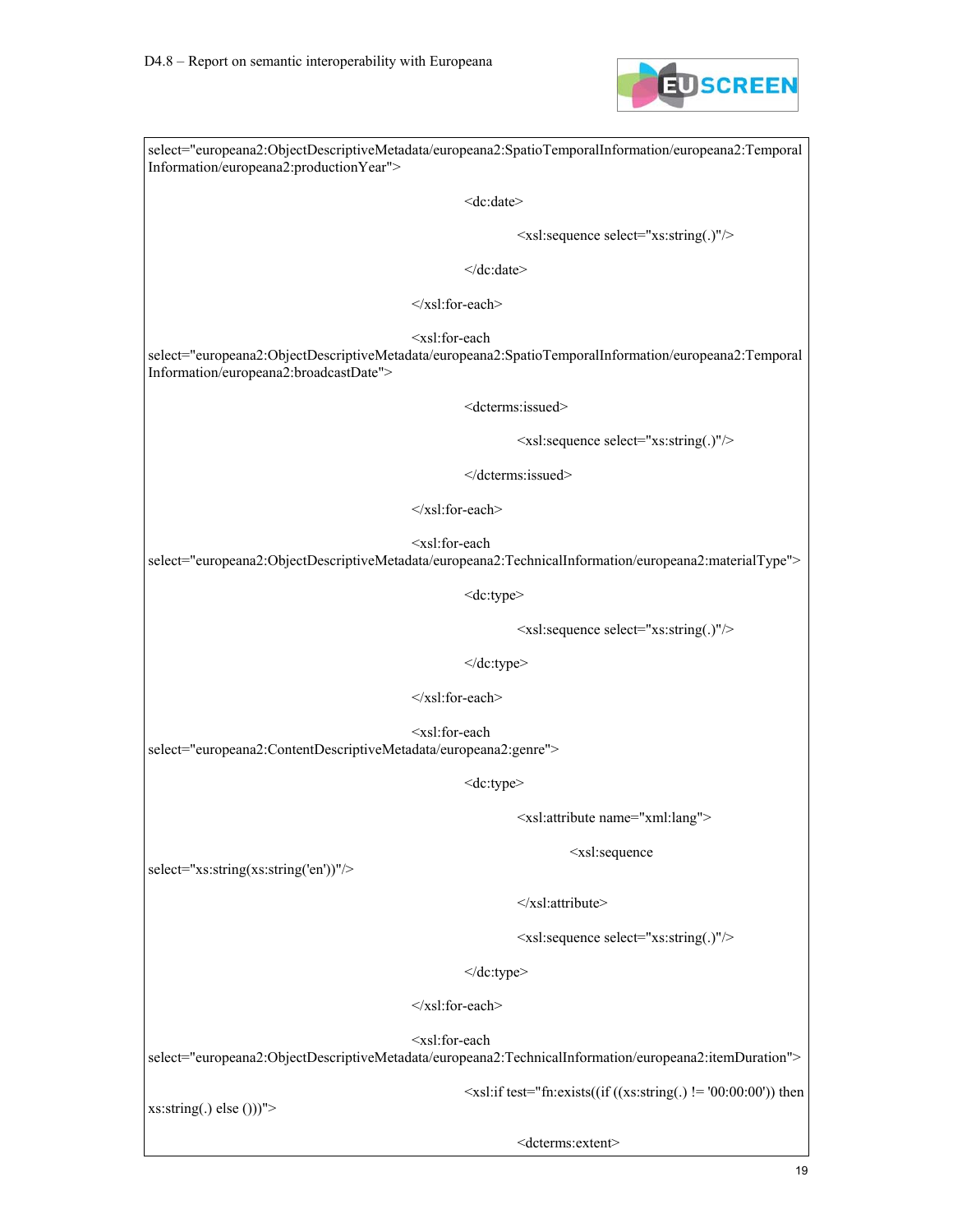

<xsl:sequence select="(if ((xs:string(.)

!= '00:00:00')) then xs:string(.) else ())"/>

</dcterms:extent>

 $\langle xsl:if \rangle$ 

</xsl:for-each>

<xsl:for-each

select="europeana2:ObjectDescriptiveMetadata/europeana2:TechnicalInformation/europeana2:aspectRatio">

<dcterms:medium>

<xsl:sequence select="xs:string(.)"/>

</dcterms:medium>

</xsl:for-each>

<xsl:for-each

select="europeana2:ObjectDescriptiveMetadata/europeana2:TechnicalInformation/europeana2:itemColor">

<dcterms:medium>

<xsl:sequence select="xs:string(.)"/>

</dcterms:medium>

</xsl:for-each>

<xsl:for-each

select="europeana2:ObjectDescriptiveMetadata/europeana2:TechnicalInformation/europeana2:itemSound">

<dcterms:medium>

<xsl:sequence select="xs:string(.)"/>

</dcterms:medium>

 $\langle xsl:$ for-each $>$ 

 <xsl:for-each select="europeana2:AdministrativeMetadata/europeana2:identifier">

<dc:identifier>

<xsl:sequence select="xs:string(.)"/>

</dc:identifier>

</xsl:for-each>

<xsl:variable name="var48\_cond\_result\_exists" as="xs:string?">

<xsl:choose>

<xsl:when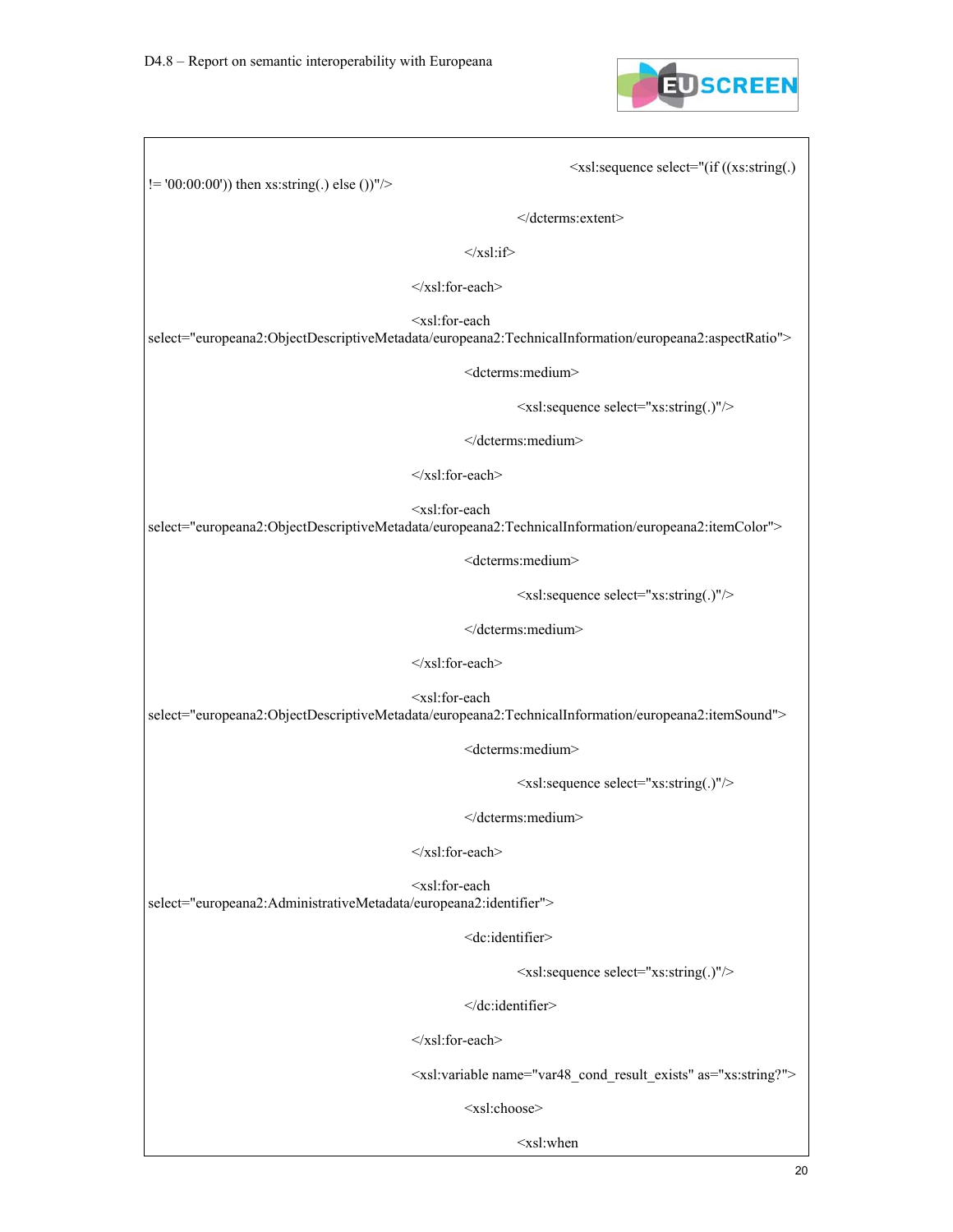

test="fn:exists(europeana2:ObjectDescriptiveMetadata/europeana2:LanguageInformation/europeana2:language Used)"> <xsl:variable name="var53\_map\_select\_ObjectDescriptiveMetadata" as="xs:string\*"> <xsl:for-each select="europeana2:ObjectDescriptiveMetadata/europeana2:LanguageInformation/europeana2:languageUsed"  $>$  <xsl:sequence select="xs:string(.)"/> </xsl:for-each> </xsl:variable>  $\langle x s l : i f$ test="fn:exists(\$var53\_map\_select\_ObjectDescriptiveMetadata)"> <xsl:sequence select="xs:string(fn:string-join(\$var53\_map\_select\_ObjectDescriptiveMetadata, ''))"/>  $\langle xsl:$ if $\rangle$  $\langle xsl:when\rangle$  <xsl:otherwise> <xsl:for-each select="europeana2:ContentDescriptiveMetadata/europeana2:originallanguage"> <xsl:sequence select="xs:string(.)"/>  $\langle xsl:$ for-each $>$  $\le$ /xsl:otherwise> </xsl:choose>  $\langle xsl:variable \rangle$  <xsl:for-each select="\$var48\_cond\_result\_exists"> <dc:language> <xsl:sequence select="."/> </dc:language> </xsl:for-each> <xsl:for-each select="europeana2:ContentDescriptiveMetadata/europeana2:TitleSet"> <xsl:variable name="var58\_TitleSet" as="node()" select="."/>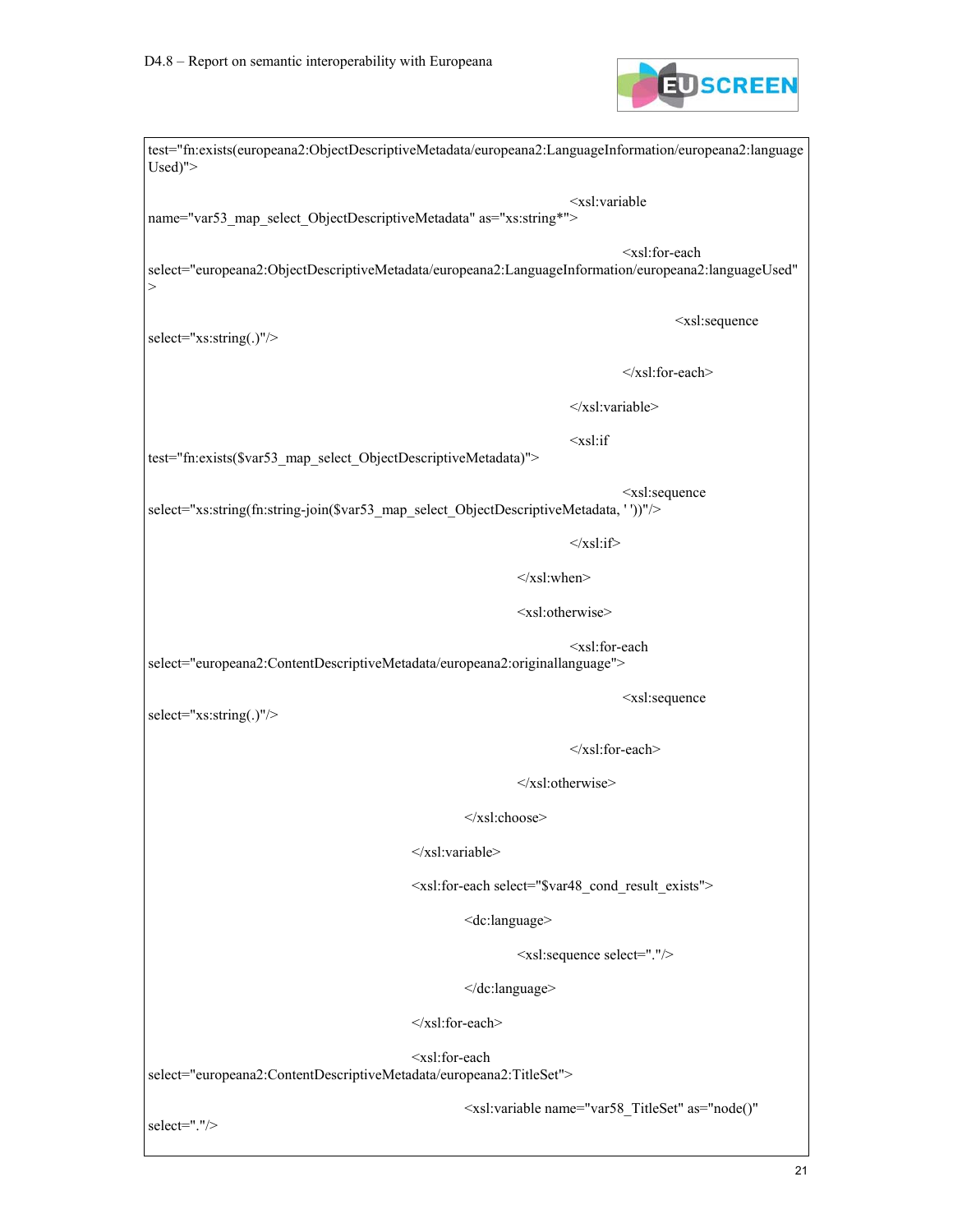

 <xsl:for-each select="europeana2:TitleSetInOriginalLanguage/europeana2:seriesTitle"> <xsl:variable name="var60\_seriesTitle" as="node()" select="."/> <xsl:for-each select="\$var58\_TitleSet/europeana2:TitleSetInEnglish/europeana2:seriesTitle"> <xsl:if test="fn:exists((if  $((x s: string($var60) seriesTitle) = x s: string(.))$  then () else  $x s: string($var60) seriesTitle))$ "> <dcterms:isPartOf> <xsl:sequence select="(if ((xs:string(\$var60\_seriesTitle) = xs:string(.))) then () else xs:string(\$var60\_seriesTitle))"/> </dcterms:isPartOf>  $\langle xsl:$ if $\rangle$  </xsl:for-each> </xsl:for-each> </xsl:for-each> <xsl:for-each select="europeana2:ContentDescriptiveMetadata/europeana2:TitleSet/europeana2:TitleSetInEnglish/europeana 2:seriesTitle"> <dcterms:isPartOf> <xsl:attribute name="xml:lang"> <xsl:sequence select="xs:string(xs:string('en'))"/> </xsl:attribute> <xsl:sequence select="xs:string(.)"/> </dcterms:isPartOf>  $\langle xsl:$ for-each $>$  <xsl:for-each select="europeana2:ObjectDescriptiveMetadata/europeana2:SpatioTemporalInformation/europeana2:SpatialInf ormation/europeana2:GeographicalCoverage"> <dcterms:spatial> <xsl:attribute name="xml:lang"> <xsl:sequence select="xs:string(xs:string('en'))"/> </xsl:attribute>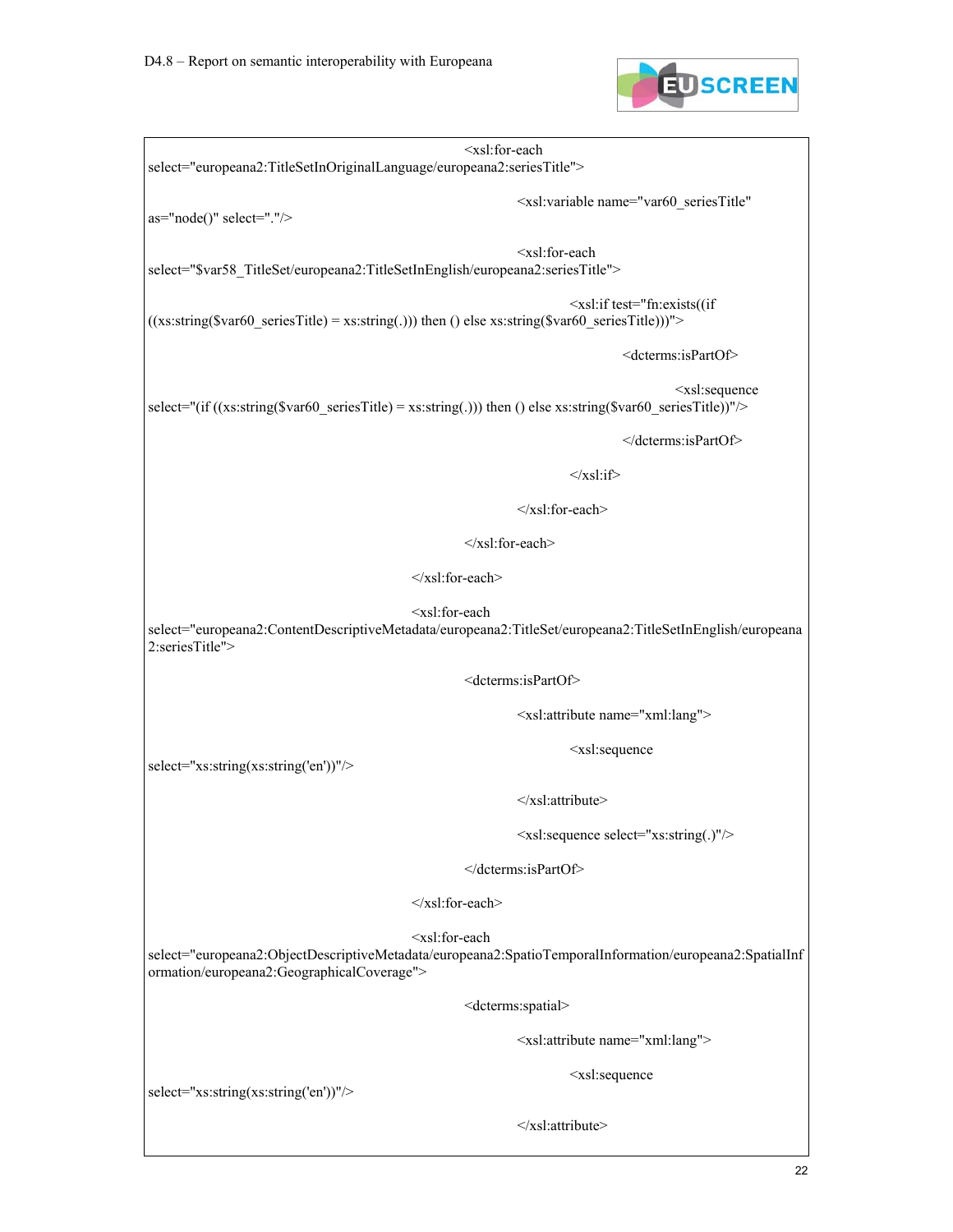

 <xsl:sequence select="xs:string(.)"/> </dcterms:spatial> </xsl:for-each> <xsl:for-each select="europeana2:AdministrativeMetadata/europeana2:rightsTermsAndConditions"> <dc:rights> <xsl:sequence select="xs:string(.)"/> </dc:rights> </xsl:for-each> <xsl:for-each select="europeana2:ContentDescriptiveMetadata/europeana2:extendedDescription"> <europeana:unstored> <xsl:sequence select="xs:string(.)"/> </europeana:unstored> </xsl:for-each> <xsl:for-each select="europeana2:ContentDescriptiveMetadata/europeana2:LocalKeyword"> <europeana:unstored> <xsl:sequence select="xs:string(.)"/> </europeana:unstored>

 <xsl:for-each select="europeana2:AdministrativeMetadata/europeana2:firstBroadcastChannel">

<europeana:unstored>

<xsl:sequence select="xs:string(.)"/>

</europeana:unstored>

</xsl:for-each>

</xsl:for-each>

 <xsl:for-each select="europeana2:AdministrativeMetadata/europeana2:originalIdentifier">

<europeana:unstored>

<xsl:sequence select="xs:string(.)"/>

</europeana:unstored>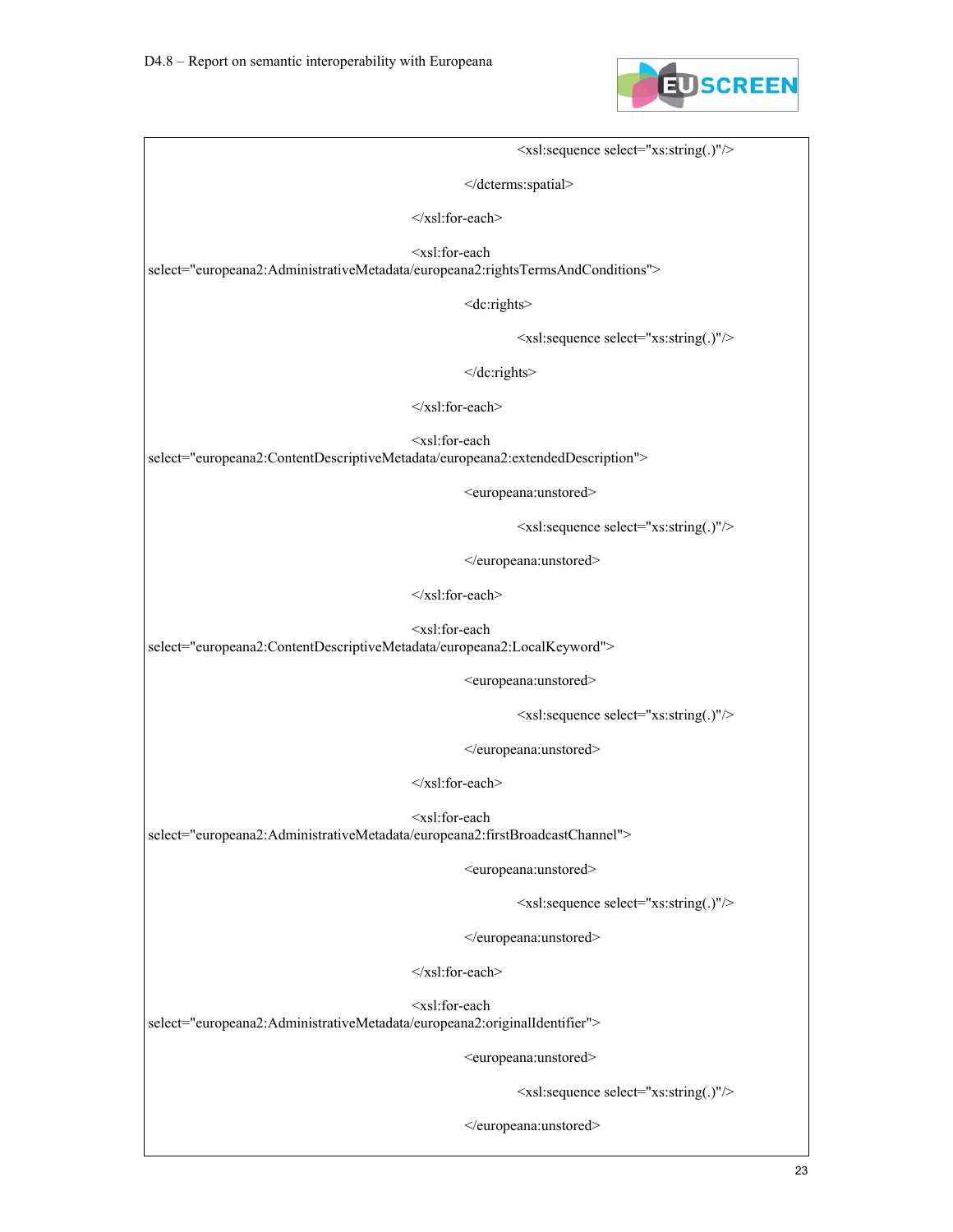

 $\le$ /xsl:for-each>

<xsl:for-each

select="europeana2:ObjectDescriptiveMetadata/europeana2:information">

<europeana:unstored>

<xsl:sequence select="xs:string(.)"/>

</europeana:unstored>

 $\langle xsl$  for-each  $>$ 

 <xsl:for-each select="europeana2:AdministrativeMetadata/europeana2:identifier">

<europeana:object>

<xsl:sequence

select="xs:string(xs:anyURI(fn:concat(fn:concat(fn:concat(fn:concat(fn:concat(fn:concat('http://images1.noteri k.com/domain/euscreen/thumbs/', fn:substring(fn:substring-after(xs:string(.), 'EUS\_'), xs:double(xs:decimal(1)), xs:double(xs:decimal(1)))), '/'), fn:substring(fn:substring-after(xs:string(.), 'EUS\_'),  $xs: double(xs:decimal(2)), xs:double(xs:decimal(1))), \n'$ ,  $xs:string(.), \n'.jpg'))''$ 

</europeana:object>

 $\langle xsl:$ for-each $>$ 

<europeana:provider>

<xsl:sequence select="'EUscreen Project'"/>

</europeana:provider>

<xsl:for-each

select="europeana2:ObjectDescriptiveMetadata/europeana2:TechnicalInformation/europeana2:materialType">

<xsl:variable name="var84\_result\_vmf1\_inputtoresult"

as="xs:string?">

<xsl:call-template

name="vmf:vmf1\_inputtoresult">

<xsl:with-param name="input"

select="xs:string(.)"/>

</xsl:call-template>

</xsl:variable>

<xsl:if

test="fn:exists(\$var84\_result\_vmf1\_inputtoresult)">

<europeana:type>

<xsl:sequence

select="\$var84\_result\_vmf1\_inputtoresult"/>

</europeana:type>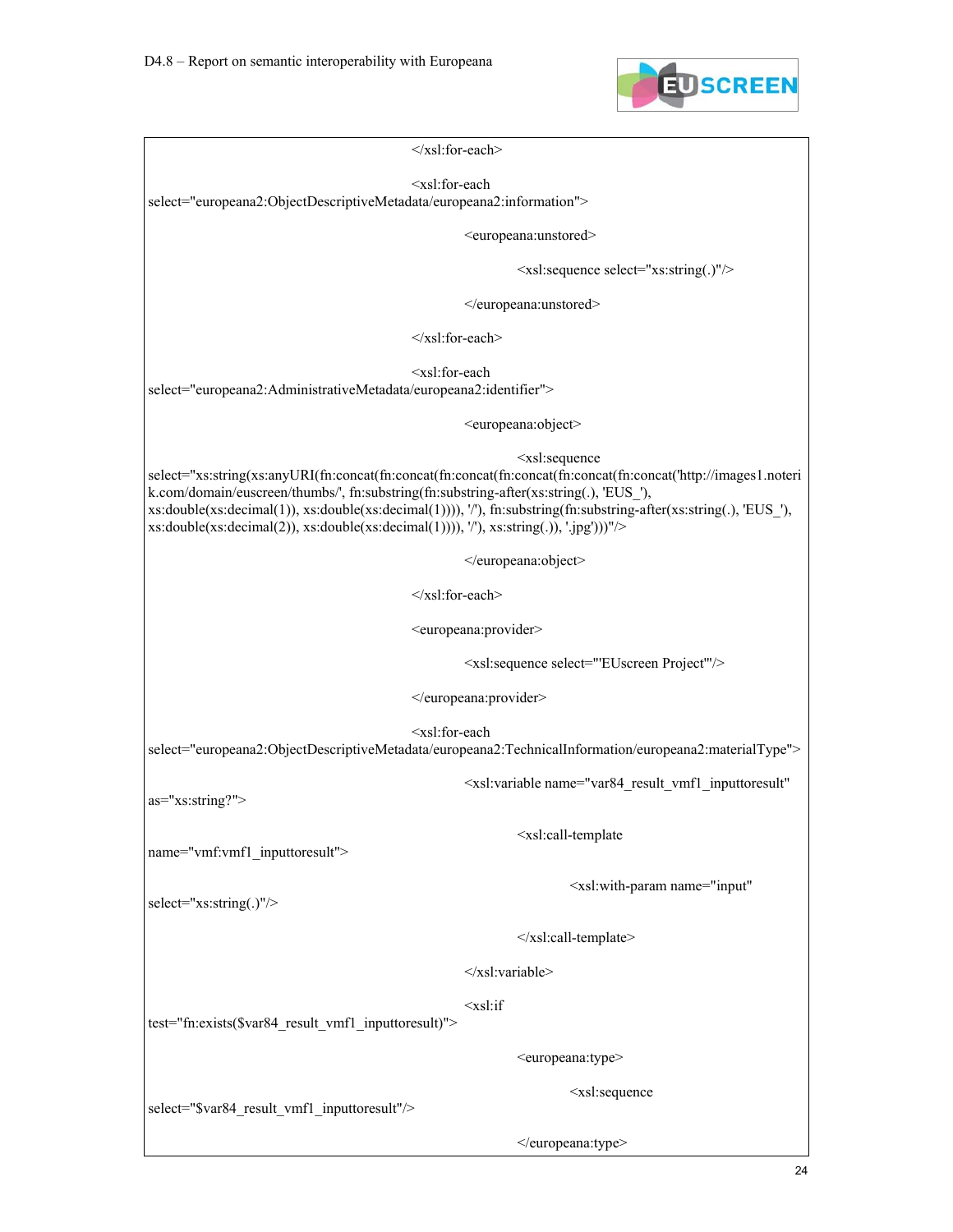

| $\langle xsl:if \rangle$                                                                                     |                                                                                 |
|--------------------------------------------------------------------------------------------------------------|---------------------------------------------------------------------------------|
| $\le$ /xsl:for-each>                                                                                         |                                                                                 |
| <xsl:for-each<br>select="europeana2:AdministrativeMetadata/europeana2:iprRestrictions"&gt;</xsl:for-each<br> |                                                                                 |
| as="xs:string?">                                                                                             | <xsl:variable <="" name="var87_result_vmf2_inputtoresult" td=""></xsl:variable> |
| name="vmf:vmf2 inputtoresult">                                                                               | <xsl:call-template< td=""></xsl:call-template<>                                 |
| select="xs:string(.)"/>                                                                                      | <xsl:with-param <="" name="input" td=""></xsl:with-param>                       |
|                                                                                                              |                                                                                 |
|                                                                                                              | $\langle xsl:variable \rangle$                                                  |
| $<$ xsl:if<br>test="fn:exists(\$var87_result_vmf2_inputtoresult)">                                           |                                                                                 |
|                                                                                                              | <europeana:rights></europeana:rights>                                           |
| select="xs:string(xs:anyURI(\$var87_result_vmf2_inputtoresult))"/>                                           | <xsl:sequence< td=""></xsl:sequence<>                                           |
|                                                                                                              |                                                                                 |
| $\langle xsl:if \rangle$                                                                                     |                                                                                 |
| $\le$ /xsl:for-each>                                                                                         |                                                                                 |
| <xsl:for-each<br>select="europeana2:AdministrativeMetadata/europeana2:provider"&gt;</xsl:for-each<br>        |                                                                                 |
|                                                                                                              | <europeana:dataprovider></europeana:dataprovider>                               |
|                                                                                                              | <xsl:sequence select="xs:string(.)"></xsl:sequence>                             |
|                                                                                                              |                                                                                 |
| $\le$ /xsl:for-each>                                                                                         |                                                                                 |
| <xsl:for-each<br>select="europeana2:AdministrativeMetadata/europeana2:identifier"&gt;</xsl:for-each<br>      |                                                                                 |
|                                                                                                              | <europeana:isshownat></europeana:isshownat>                                     |
| select="xs:string(xs:anyURI(fn:concat('http://www.euscreen.eu/play.html?id=', xs:string(.))))"/>             | <xsl:sequence< td=""></xsl:sequence<>                                           |
|                                                                                                              |                                                                                 |
| $\le$ /xsl:for-each>                                                                                         |                                                                                 |
|                                                                                                              |                                                                                 |